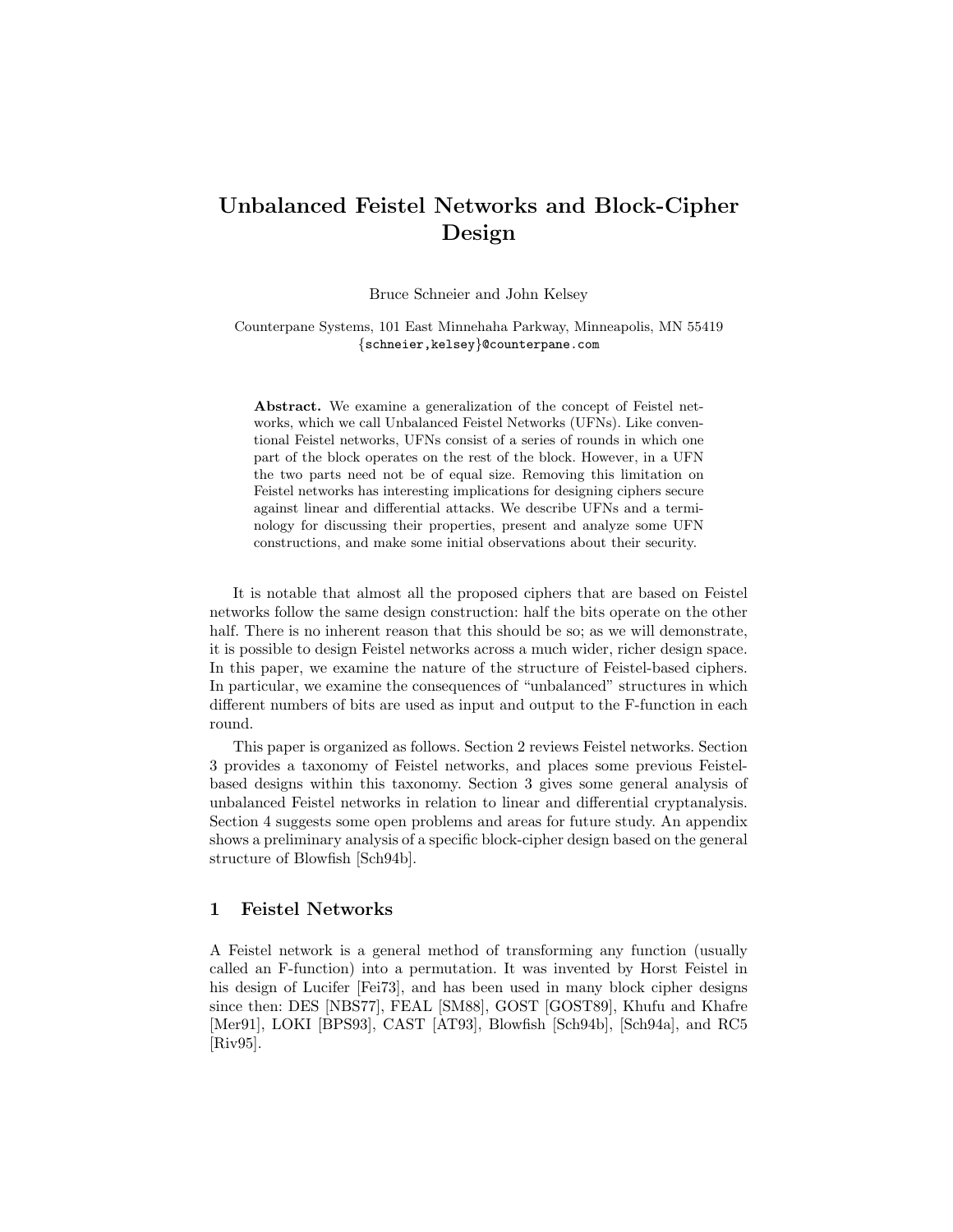The fundamental building block of a Feistel network is the F-function: a keydependent mapping of an input string onto an output string. An F-function is always nonlinear and almost always irreversible.

Definition 1. The F-function of a conventional Feistel network can be expressed as:

$$
F: \{0,1\}^{n/2} \times \{0,1\}^k \to \{0,1\}^{n/2}
$$

In this definition, *n* is the size of the block. *F* is a function taking  $n/2$  bits and k bits of a key as input, and producing an output of length  $n/2$  bits.

Definition 2. One round of a conventional Feistel network (also called a balanced Feistel network in this paper) is:

$$
X_{i+1} = (F_{k_i}(m s b_{n/2}(X_i)) \oplus l s b_{n/2}(X_i))||m s b_{n/2}(X_i)
$$

Here,  $X_i$  is the input to the round,  $X_{i+1}$  is the output of the round,  $k_i$  is the key, n is the block length,  $lsb_u(x)$  and  $msb_u(x)$  select the least significant and most significant u bits of x respectively,  $\oplus$  indicates modulo-2 addition, and || indicates concatenation. In each round,  $msb_{n/2}(X_i)$  operates, via a keydependent non-linear F-function on  $\text{lsb}_{n/2}(X_i)$ . This is often referred to as the "left half" operating on the "right half."

Definition 3. A balanced Feistel network consists of j rounds, where:

$$
X_{i+1} = (F_{k_i}(msb_{n/2}(X_i)) \oplus lsb_{n/2}(X_i))||msb_{n/2}(X_i)
$$

The keys  $k_i$  are the round keys, which typically are output from a key schedule algorithm on input a key  $K$ .

The security of a Feistel network is based on the iteration of the F-function. The number of rounds required for resistance to a given attack is dependent on the properties of the function. While there has been considerable research in determining what sorts of F-functions yield secure Feistel networks [Nyb91], [Nyb93], [OCo94a], [OCo94b], [OCo94c], [Knu94a], [Knu94b], [Nyb94], [DGV94], [NK95], little has been written about the underlying Feistel structure. The aim of our research is to generalize Feistel networks and show the implications of different structures for block-cipher design.

# 2 A Taxonomy of Feistel Networks

One of the reasons for a lack of research in the underlying structure of Feistel networks is a lack of language to describe them. Here we present a taxonomy of generalized Feistel networks.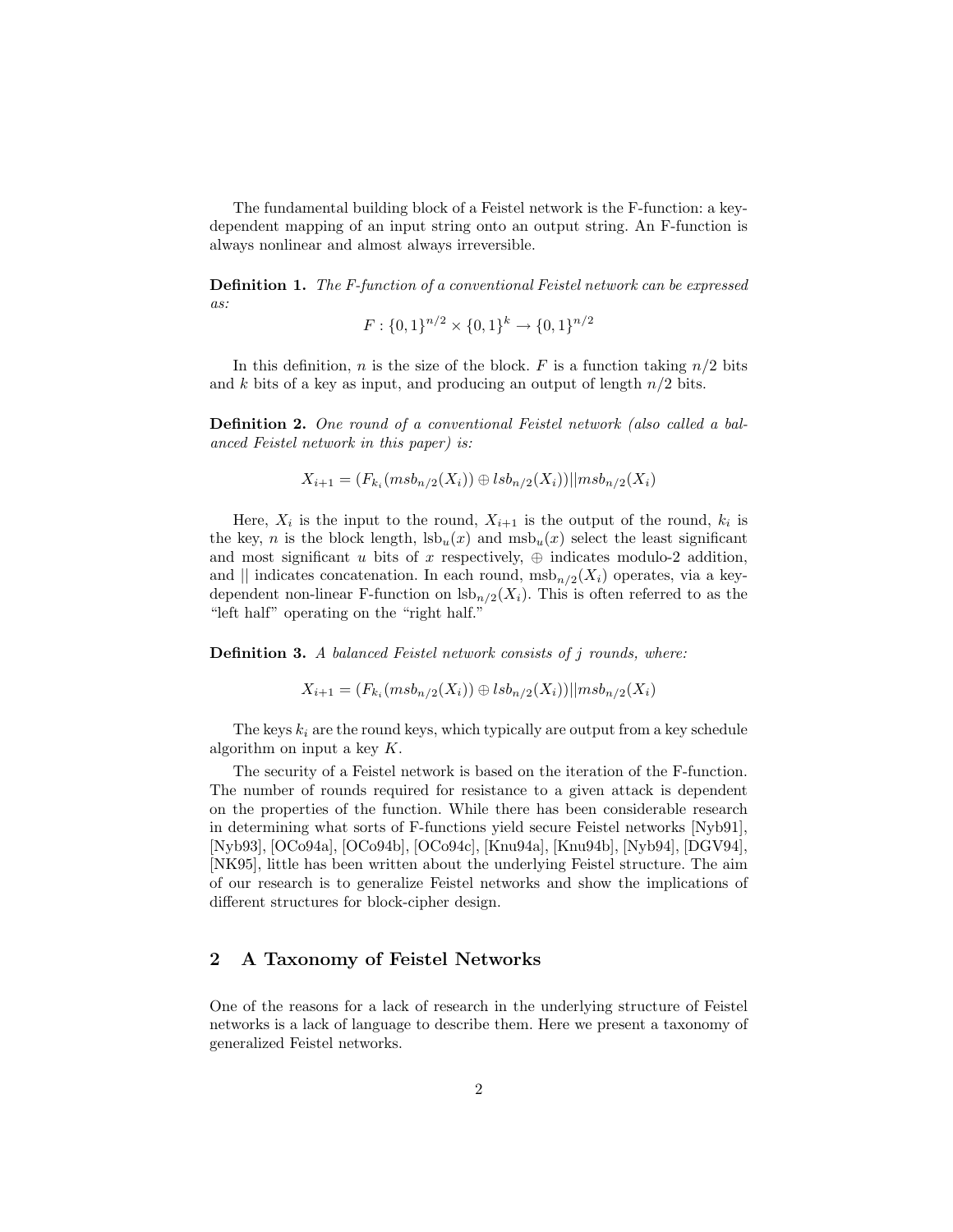#### 2.1 Unbalanced Feistel Networks

An Unbalanced Feistel Network (UFN) is a Feistel network where the "left half" and the "right half" are not of equal size.

**Definition 4.** One round of a s-on-t, or s.t, UFN is:<sup>1</sup>

$$
X_{i+1} = (F(msb_s(X_i), k_i) \oplus lsb_t(X_i))||msb_s(X_i)
$$

The msb<sub>s</sub> $(X_i)$  is called the source block. The lsb<sub>t</sub> $(X_i)$  is called the target block.

UFNs where  $s > t$  are called *source heavy*, and UFNs where  $s < t$  are called target heavy. A sub-block, b, is the gcd of s, t, and n. The F-function is a collection of  $2^k$  mappings of the s-bit numbers onto the t-bit numbers, or  $s/b$  sub-blocks onto  $t/b$  sub-blocks.

#### 2.2 Homogenous and Heterogenous UFNs

Although in most Feistel ciphers, the F-function is altered only by the round keys from round to round, there is no reason why this must be the case. In Merkle's Khufu[Mer91], for example, the F-function changes (the S-boxes change) once per "octet." In the hash functions of the MD4 family, the bitwise combining operation used in the F-function is changed several times during the operation of the compression function[Riv91].

Definition 5. A UFN is homogenous when the F-function function is identical in each round, except for the round keys. A UFN is heterogeneous when the F-function for different rounds is not always identical except for the round keys.

The advantage of a heterogenous UFN is that, since its internal properties change from round to round, it may be much more difficult to find any kind of characteristic that propogates well through all of the different kinds of round that appear in the cipher. However, implementing heterogenous UFNs and analyzing them is often much more complicated. Hardware implementations are generally cheaper, and software implementations smaller and easier to correctly code, with a homogenous UFN.

Except where otherwise stated, all formulae and discussion in the remainder of this paper refer only to homogenous UFNs.

#### 2.3 Incomplete and Inconsistent UFNs

It is possible that not all bits in a block are used in every round of a UFN.

<sup>&</sup>lt;sup>1</sup> This definition becomes more complicated for incomplete UFN constructions, as is discussed below.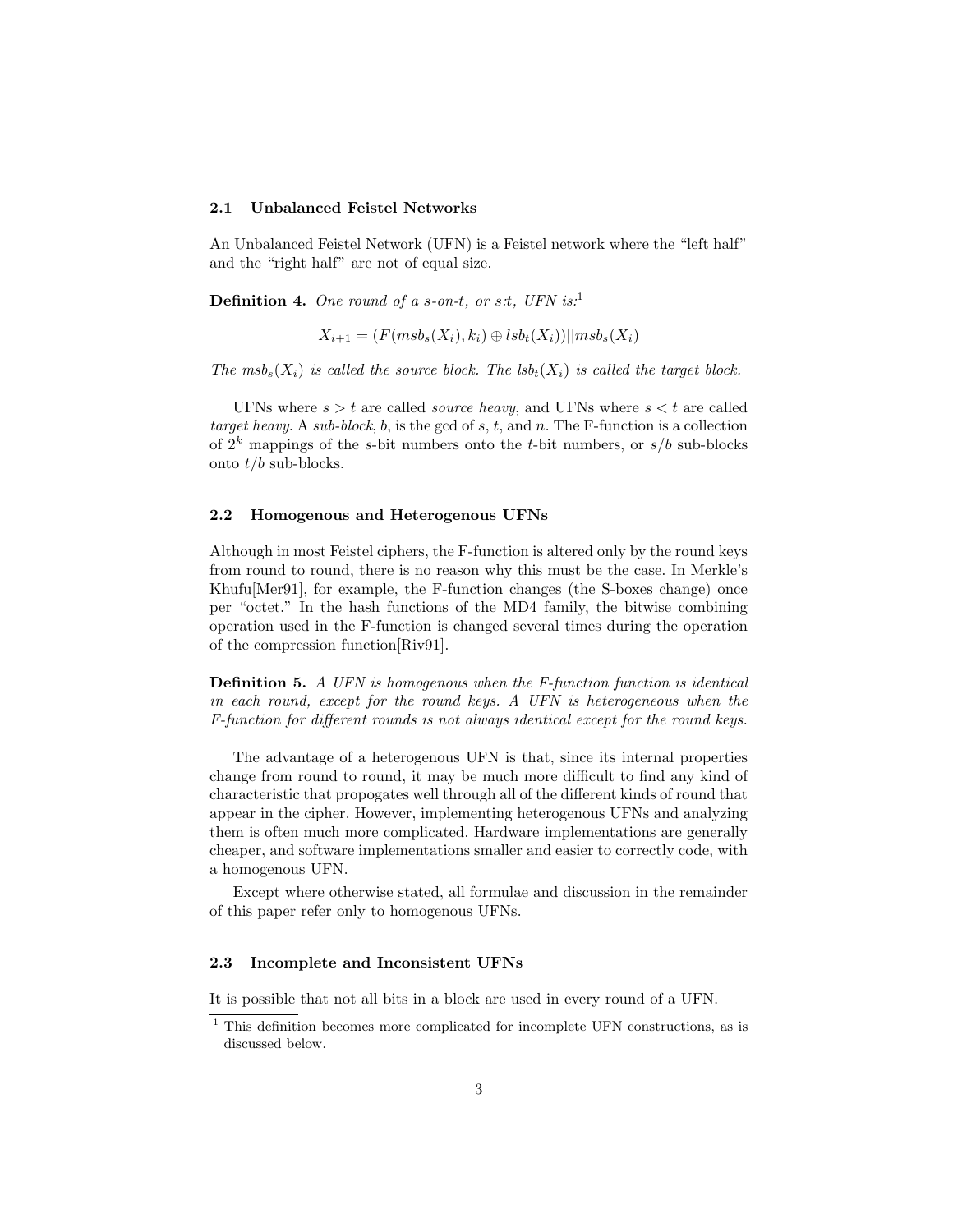**Definition 6.** A UFN is complete when  $s + t = n$ , that is, when in each round every bit in the block is either part of the source block or part of the target block. A UFN is incomplete when  $s + t < n$ . In an incomplete UFN, the  $n - s - t = z$ bits that are not part of the source block or part of the target block are called the null block.

It is also possible that the UFN structure changes from round to round or from cycle to cycle.

**Definition 7.** A UFN is consistent when  $s$ ,  $t$ ,  $z$ , and  $n$  remain constant for the entire cipher. A UFN in which the sizes of the source and target block change during encryption is called inconsistent.

Note that an inconsistent UFN is always heterogenous, but it is possible for a heterogenous UFN to be consistent.

Unless otherwise noted, discussion and formulae in this paper refer only to complete, consistent, homogenous UFN structures. Note that many of the concepts discussed below (such as rates of confusion and diffusion, cycle length, etc.) are made significantly more complex by the use of inconsistent structures.

#### 2.4 Generalized UFNs

The most general case of a Feistel network simply requires that one part of the block being encrypted controls the encryption of another part of the block. For example, given some *n*-bit keyed reversible function,  $E_k(X)$ , we can define a block cipher whose rounds look like:

$$
X_{i+1} = E_{k_i \oplus msb_s(X_i)}(lsb_t(X_i))||msb_s(X_i)
$$

Further, we need not leave the source block alone in each round–we may perform some unkeyed reversible function on it, as well. Additionally, we can apply some nonreversible function on the source block to derive the key for the keyed reversible function.

For example, the hash funtions in the MD4 family use addition modulo  $2^{32}$ as their keyed reversible function. A DES variant replaces the XOR operation with Latin squares [CDN95]. The only restriction is that the combining function must be reversible to allow decryption. Also, in SHA, 32 bits undergo an internal circular shift during the overall block shift. This is a simple reversible function.

Definition 8. One round of a s:t n-bit Generalized Unbalanced Feistel Network (GUFN) is defined as:

$$
X_{i+1} = R(G(k_i, msb_s(X_i), lsb_t(X_i)), msb_s(X_i))
$$

where  $R$  is some reversible function, and  $G$  is some reversible function in the sense that there is a function  $H$  such that for all  $K, Y, Z$ :

$$
H(K, Y, G(K, Y, Z)) = Z
$$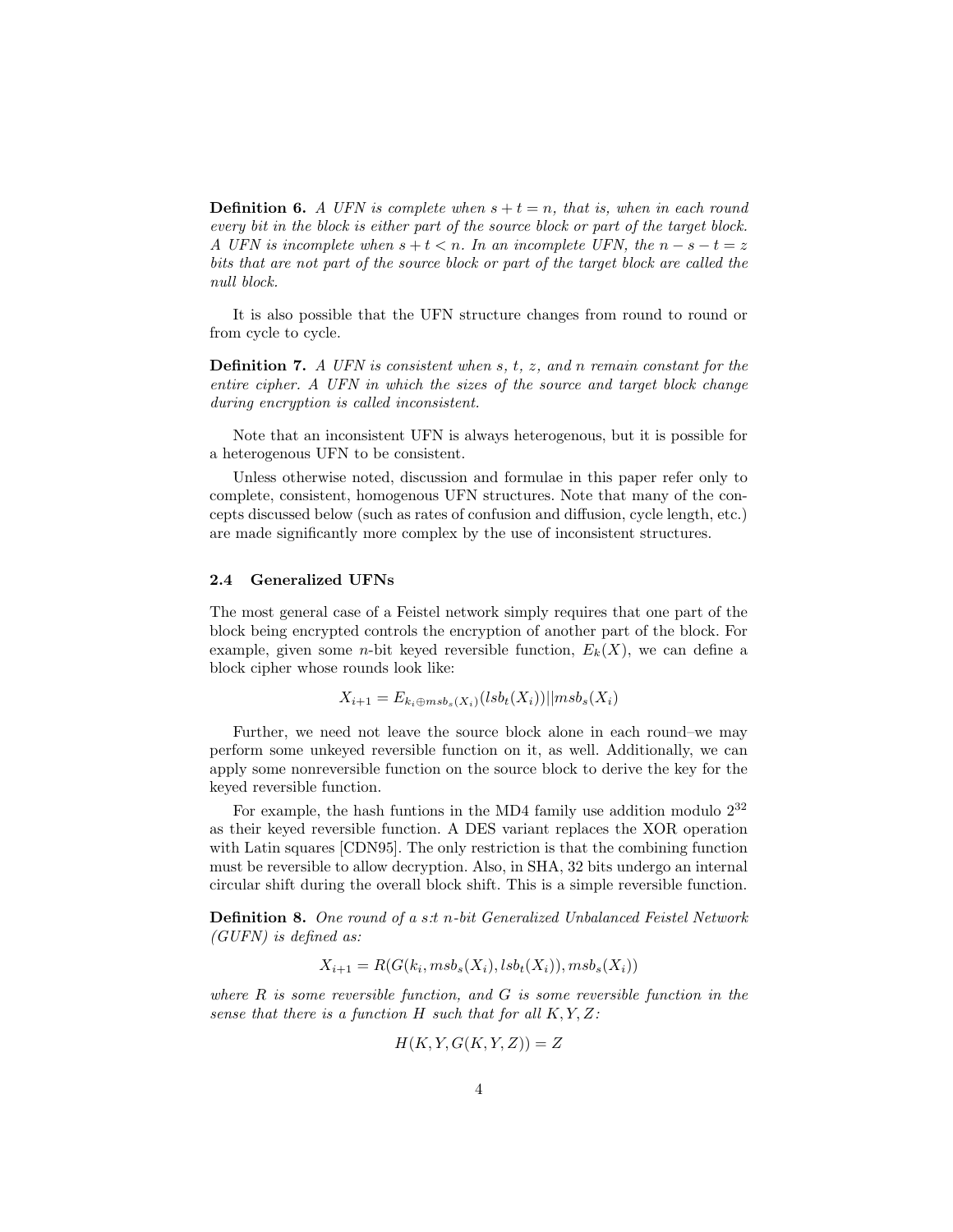If  $G = H$ , then the GUFN is called symmetric.

Unless otherwise stated, the discussion and formulae in this paper refer to conventional UFNs, rather than the more complicated GUFNs.

#### 2.5 Cycles and Rotations

A cycle is the number of rounds necessary for each bit in the block to have been part of both the source and target blocks at least once. A rotation is the number of rounds needed for each bit in the block to return to its starting position.

**Lemma 1.** A cycle,  $C$ , of a s:t UFN is

$$
C = \lceil \frac{n}{\min(s, t)} \rceil.
$$

**Lemma 2.** A rotation,  $G$ , of an s.t UFN is

$$
G = \frac{n}{\gcd(s, t)}.
$$

**Definition 9.** A UFN is called even if  $C = G$ ; otherwise it is called odd. A UFN is prime when  $G = n$ ; i.e. when s, t, and n are relatively prime.

Most of the analyses in this paper focus on even UFNs. Note that a balanced Feistel cipher such as DES or Blowfish can be seen as a special case of even complete UFN—one with  $G = C = 2$ .

#### 2.6 The Rate of Confusion

An observer who knows some information about  $X_i$ , but not round key  $k_i$ , should wind up knowing less about  $X_{i+1}$ . The process by which this observer loses knowledge of the sequence of  $X_i$  values is called *confusion* [Sha49].

Given information about  $X_i$ , there should be some  $X_{i+t}$  about which the observer who knows nothing about the round keys has no knowledge—such values should be indistinguishable to this observer from uniformly distributed, random n-bit strings.

In a Feistel network, bit  $j$  of the block can be obscured only when bit  $j$ appears in the target block of a given round. This means that the number of times that bit  $j$  can be obscured per cycle can be no larger than the number of times per cycle that bit j appears in the source block. This is called the rate of *confusion*, denoted as  $R_c$ .

**Definition 10.** The rate of confusion of a consistent  $UFN^2$  is the minimum number of times per cycle that any bit can occur in the target block.

<sup>2</sup> Note that the rate of confusion of an inconsistent UFN may not be the same for different cycles.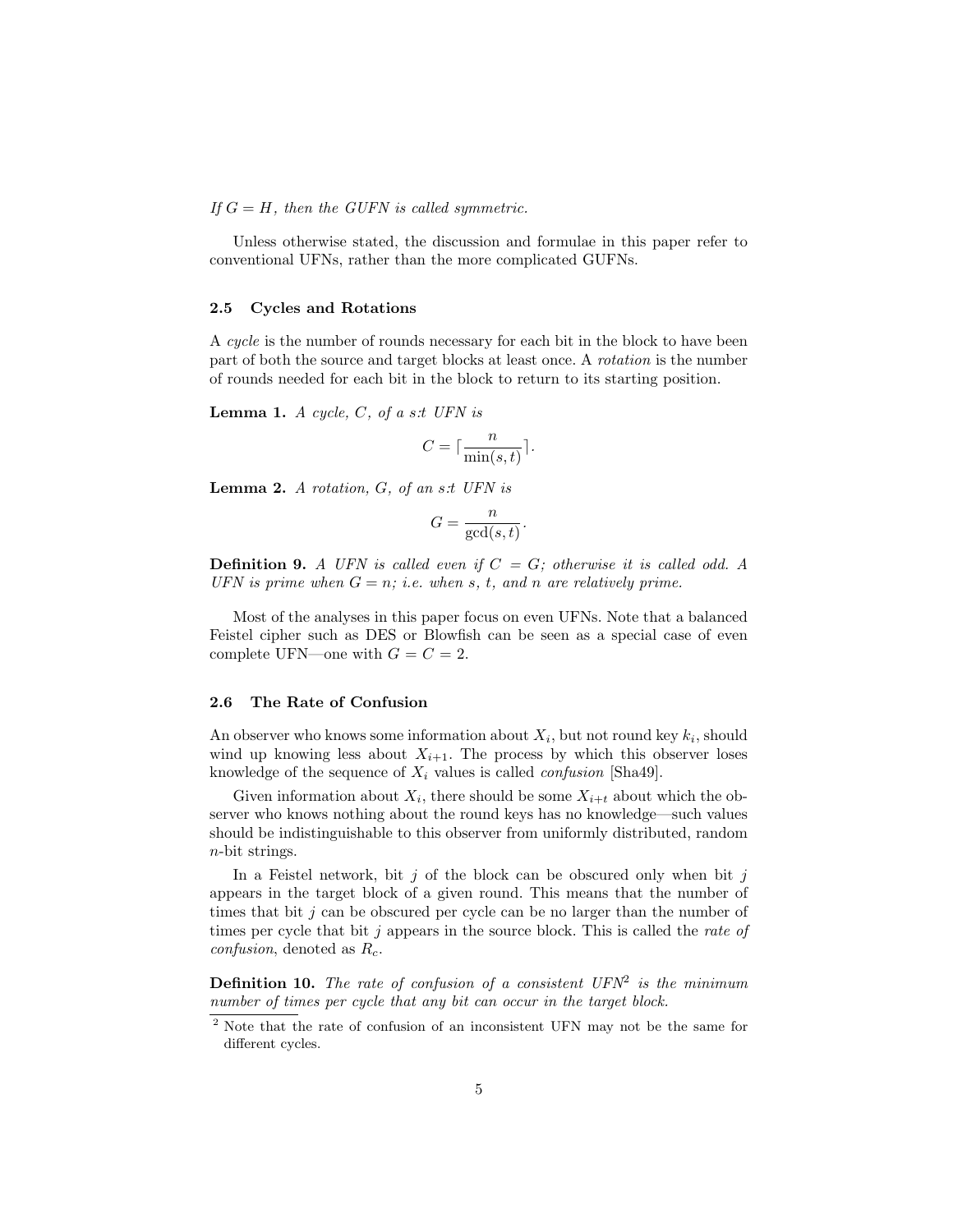Lemma 3. For a s:t UFN, the rate of confusion,

$$
R_c \leq \frac{t}{n}.
$$

Note that it can never take fewer than  $\frac{1}{R_c}$  rounds for an observer to lose all information about the block in a UFN.

The rate of confusion and linear cryptanalysis An increase in  $R_c$  tends to increase resistance to linear cryptanalysis, when all other variables are held constant. While we're not yet able to prove this for the general case, we have a result for even complete UFNs [Wag95].

**Lemma 4.** A complete UFN is even if and only if  $min(s, t)$  divides n.

Definition 11. An active round in a linear attack is a round in which there is some linear approximation in the target block.<sup>3</sup>

**Theorem 1.** If an even complete UFN has C rounds per cycle, then the fraction of rounds per cycle that are active in a linear attack is at least  $R_c = t/n$ .

This follows from the fact that  $R_c$  measures the minimum number of times per cycle that any bit or subset of bits may have appeared in the target block.**□** 

**Theorem 2.** Let  $p$  be the bias of the best possible approximation for an active round under a linear attack. Then the output bias of any nontrivial linear characteristic propagating through C rounds is at most  $(2^{(CR_c-1)}p^{CR_c})$ .

From our previous assertions, we can see that in each C rounds, there are at least  $CR_c$  active rounds under a linear attack. The best possible bias of a C-round approximation follows from this, and from the rules for concatenating linear characteristics [Bih95]. $\Box$ 

The rate of confusion also appears to provide resistance to the extended class of linear attacks described in [HKM95].

Intuitively, anytime a bit string with any uncertainty at all is XORed into the bits of an approximation, that approximation's bias decreases. Assuming that there is no perfect approximation of any subset of the F-function's outputs, this implies that a higher rate of confusion leads to a smaller bias for a linear approximation sent through a full cycle. It is important to note, however, that a high rate of confusion is not enough to guarantee resistance to linear cryptanalysis.

<sup>&</sup>lt;sup>3</sup> This discussion may be complicated somewhat by multiple linear approximations. In this section, we are discussing single linear approximations only.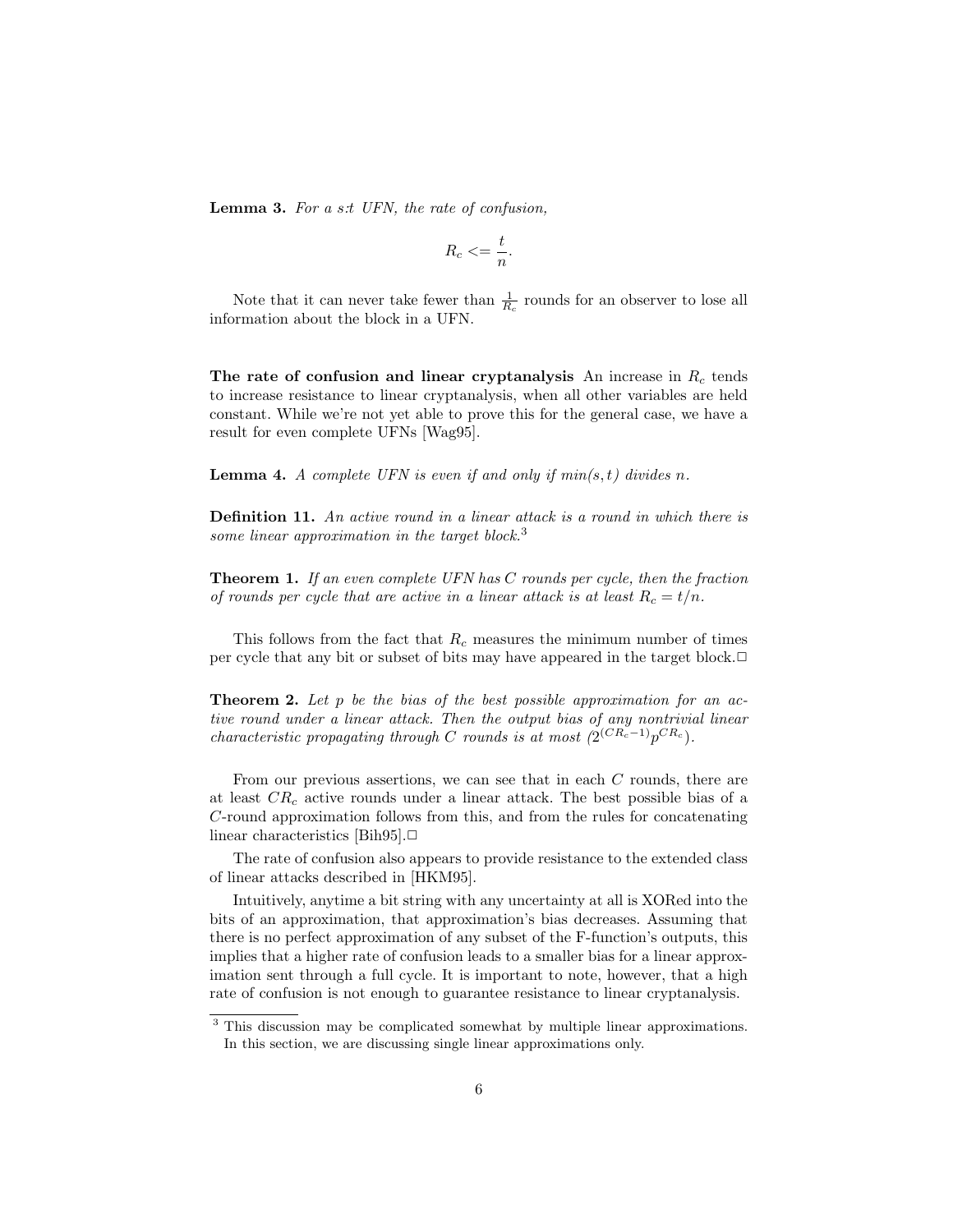#### 2.7 The Rate of Diffusion

Any change in  $X_i$  should have some chance to change every bit of  $X_{i+t}$ , for some t. The process by which one bit in the block has the chance to affect other bits in the block is called diffusion [Sha49].

In a Feistel cipher, the only time bit  $j$  can affect other bits in the block is when bit  $j$  is in the source block. This leads naturally to the idea of the *rate of* diffusion.

Definition 12. The rate of diffusion is the smallest number of times per cycle that a given bit can have the chance to affect other bits in the block.

**Lemma 5.** For a s:t UFN, the rate of diffusion is

$$
R_d \leq \frac{s}{n}.
$$

As a single bit progresses through a source-heavy even complete UFN it is an input into the F-function  $C-1$  times; after that it is encrypted itself. Each time it is used differently; that is, each input into the F-function is unique. Each bit is used with  $n + s - 1$  other bits, some more than others. After one cycle, each bit is diffused  $C - 1$  times through the block, using  $C - 1$  different applications of the F-function.

The rate of diffusion is the measure of how many times per cycle each bit is used to encrypt other bits. It is upwardly bounded by the proportion of the block used as input to the F-function. DES has a much slower actual diffusion rate, due to the particular characteristics of its F-function. Both Blowfish and CAST have the maximum diffusion rate for a conventional Feistel network:  $\frac{1}{2}$ .

Note that bits in the same subblock cannot directly affect each other. These bits can affect each other only by affecting other bits not in the same subblock, which then affect bits in this subblock.

The rate of diffusion and differential cryptanalysis An increase in  $R_d$ tends to increase resistance to differential cryptanalysis, when all other variables are held constant. While we are not yet able to prove this for the general case, we have a result for even complete UFN constructions [Wag95].

Definition 13. An active round under a differential attack is a round in which there is a nonzero input difference into the F-function.

**Theorem 3.** If an even complete UFN has C rounds per cycle, then the fraction of rounds per cycle that are active in a differential attack is at least  $R_d = s/n$ .

This follows from the definition of an active round under differential attack, and from the definition of the rate of diffusion. $\Box$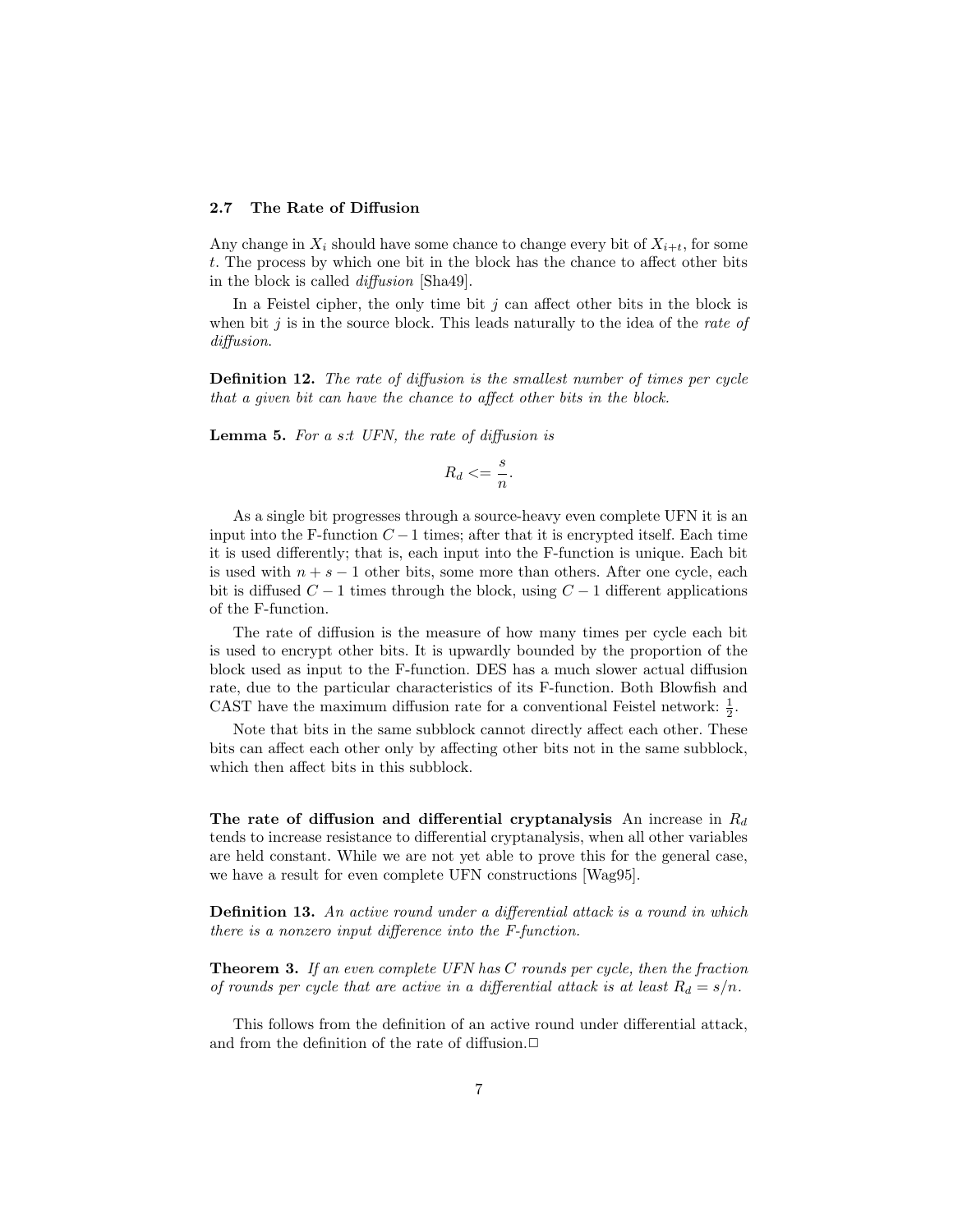**Theorem 4.** Let p be the greatest possible probability for a nontrivial characteristic to propagate through a round. Then, the probability of any nontrivial characteristic propagating through C consecutive rounds is at most  $p^{(CR_d)}$ , assuming that characteristics can be concatenated by multiplying their probabilities.<sup>4</sup>

A differential characteristic has its probability computed by multiplying all of its constituent characteristics' probabilities. No C round characteristic can have fewer than  $CR_d$  active one round characteristics, and inactive round characteristics have probability of one. Since no one round active characteristic can have probability of more than  $p$ , it's clearly impossible for any  $C$  round characteristic to have greater than  $p^{CR_d}$  probability. $\Box$ 

Note that this is related to a result in [NK95].

Intuitively, each time an input difference appears in the source block, unless the desired output difference happens with probability 1, the differential characteristic becomes less likely to successfully pass through a cycle. However, it is important to note that a high rate of diffusion alone is not sufficient to ensure resistance to differential attack–the differential properties of the cipher's F-function must also be taken into account. Additionally, differential attacks on source-heavy UFNs (those with realtively high rates of diffusion) are complicated by the fact that inputs into successive rounds are closely related. This is discussed below.

#### 2.8 Examples of our Formulation

While the great majority of block ciphers designs are conventional Feistel networks, there have been examples of UFNs in the literature.

**MacGuffin** MacGuffin is a 48:16 UFN ( $b = 16$  and  $n = 64$ ) designed to introduce the concept of UFNs [BS95]. The F-function closely mirrors DES; it consists of a permutation, an XOR of 48 key bits, an S-box substitution (using the high-order two bit output of the eight DES S-boxes), and another permutation. The S-box size, 6-by-2, and contents left it susceptible to a differential attack [PR95].

BEAR and LION BEAR and LION are block cipher constructions designed by Ross Anderson and Eli Biham, which can be used to build a three-round inconsistent heterogenous UFN out of any keyed hash function with an n-bit output, and any stream cipher with an n-bit key  $[AB96]$ . BEAR uses the keyed hash function as the F-function for the first round, which is generally source

<sup>4</sup> Note that because of the fact that successive f-function inputs are so closely related in source-heavy UFNs, there can be more complex rules for concatenating differential characteristics. The standard rule for concatenating differential characteristicsis based on each characteristic's success being independent.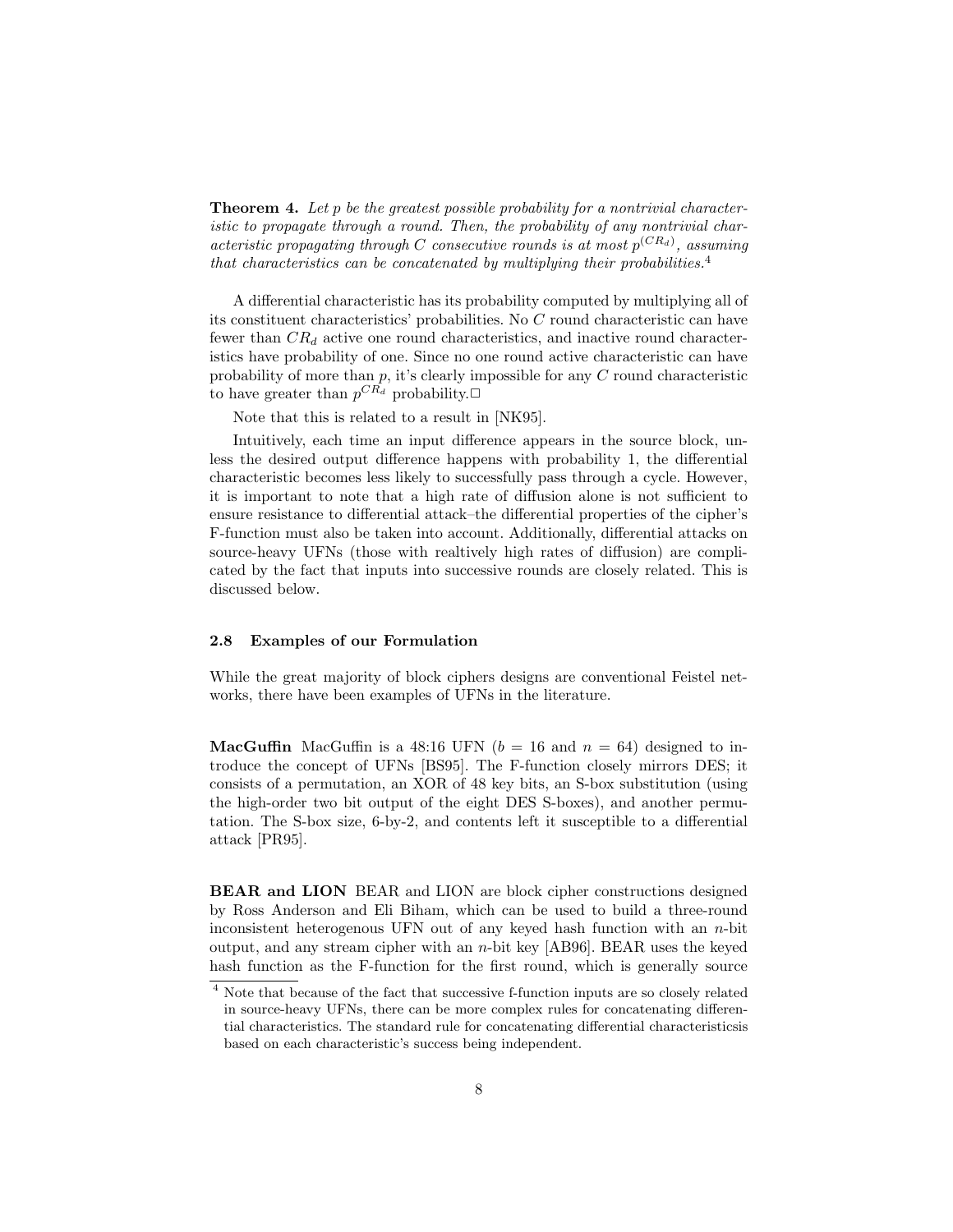heavy, and then uses the stream cipher for the second round, which is target heavy. The third round is another source heavy application of the keyed hash function. LION uses the stream cipher for the first and third (target-heavy) rounds, and the keyed hash function for the second round. Both apparently have the property that if the hash function and stream cipher are secure (for reasonable definitions of "secure"), the resulting block cipher is also secure.

The MD4 Family of Hash Functions The underlying structure of all these hash functions is a block algorithm, with a Davies-Meyer feedforward function to convert it into a one-way hash function [Win84]. In SHA [NIST93], for example, the block algorithm is an 80-round, 128:32 even complete UFN. There are some additional complications making SHA a GUFN: the output of the F-function is combined with the target block using addition modulo  $2^{32}$  instead of XOR, and there is an additional cyclic shift of part of the source block in each round.

Other hash functions in this family include MD4 [Riv91], MD5 [Riv92], RIPE-MD [RIPE92], and Haval [ZPS93]. All use the same basic UFN structure: MD4 is a 48 round 96:32 UFN, MD5 is a 64 round 96:32 UFN, and Haval is a 224:32 UFN with a variable number of rounds. RIPE-MD runs two almost identical copies of MD4 in parallel, allows some interaction between the two copies' internal values during operations, and combines the outputs together to get the hash value. Its internal UFN structure is the same as that of MD4.

Note that these hash functions' compression functions are source-heavy heterogenous UFNs.

GDES GDES is a variant of DES where the output of the F-function is concatenated with itself multiple times and XORed with a much larger target block[Sch83]. It was defined for a variety of parameters, and is a 32:32q UFN. However, the number of rounds recommended was too small and the cipher was vulnerable to differential cryptanalysis [BS93].

Khufu/Khafre Khufu and Khafre [Mer91] are both even incomplete heterogenous target-heavy UFNs:  $s = 8$ ,  $t = 32$ ,  $b = 8$ , and  $n = 64$ . One cycle equals an octet in Merkle's terminology. Note that in Khufu, the sub-blocks are shifted around a little differently than in our notation, and also that each round's source block is taken from the previous round's target block.

**REDOC III** REDOC III [Sch94a] is a target-heavy UFN with  $n = 80$ ,  $s = 8$ , and  $t = 72$ . The notation in the REDOC III documentation is somewhat different than what appears here, because REDOC III isn't designed to shift around the source and target blocks.

Non-Linear Feedback Shift Registers The most extreme case of a sourceheavy UFN —  $(n-1)$ :1 — encrypts a one-bit target using the rest of the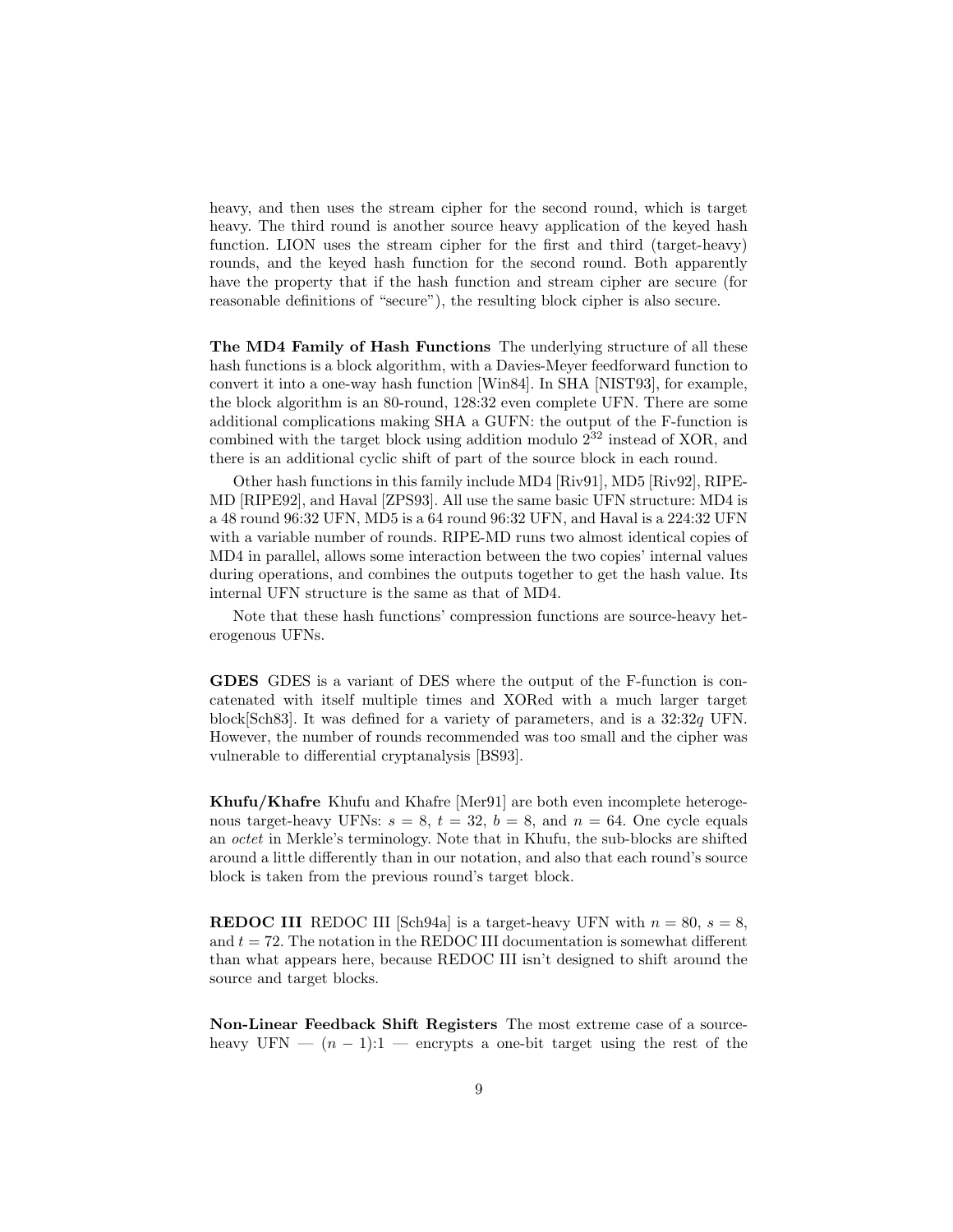block's bits as source bits. This is essentially a nonlinear feedback shift register (NLFSR). The most extreme case of a target-heavy UFN —  $1:(n-1)$  encrypts all but one bit of the block, using a value determined by a single source bit. This can be viewed as a NLFSR in Galois format. Note that this kind of construction is always affine, and thus can be easily broken [Wag95].

### 3 Comparisons of Generic Constructions

This section examines differential and linear attacks against a variety of even complete UFN constructions. We try to make as few assumptions about the F-function as possible. They are assumed only to be mappings as defined in Definition X. We will assume specific linear and differential characteristics in order to see how the they propagate through different UFN constructions.

#### 3.1 Differential Cryptanalysis

Consider an F-function where an input difference a produces a 0 output difference with probability p. Used in a b:b UFN, this can be used to create a 2-round differential characteristic with probability  $p$ . (In the following examples,  $a, b, ?$ , and 0 are all b-bit numbers. In this section,  $\delta_s \to \delta_t$  is used to show the actual differential relationship which is being exploited.)

|                |                     |                                                                                                         | Round Input Difference $\delta_s \to \delta_t$ Output Difference Prob. |                  |
|----------------|---------------------|---------------------------------------------------------------------------------------------------------|------------------------------------------------------------------------|------------------|
|                | (0,a)               | $\begin{vmatrix} 0 & \to & 0 \\ a & \to & 0 \end{vmatrix} \begin{pmatrix} a, 0 \\ (0, a) \end{pmatrix}$ |                                                                        |                  |
| $\overline{2}$ | $\vert (a,0) \vert$ |                                                                                                         |                                                                        | $\boldsymbol{p}$ |

If we assume a b:3b UFN, and that an input difference a produces a zero difference, this can be used to create a 4-round characteristic with probability p:

|    | Round Input Difference $\delta_s \to \delta_t$ |                                     | Output Difference Prob. |  |
|----|------------------------------------------------|-------------------------------------|-------------------------|--|
|    | (0,0,0,a)                                      | $ 0 \rightarrow (0,0,0)  (a,0,0,0)$ |                         |  |
|    | (a, 0, 0, 0)                                   | $ a\rightarrow (0,0,0) (0,a,0,0)$   |                         |  |
| -3 | (0, a, 0, 0)                                   | $ 0 \rightarrow (0,0,0) (0,0,a,0)$  |                         |  |
|    | (0,0,a,0)                                      | $ 0 \rightarrow (0,0,0) (0,0,0,a)$  |                         |  |

A similar differential can be used in a b:ub UFN to create an  $u + 1$ -round characteristic with probability p.

It is more difficult to exploit this differential with a  $3b:b$  UFN.<sup>5</sup> In order to get anywhere, we need to add the assumption that a differential of a in any of the three sub-blocks produces an output differential of  $0$  with probability  $p$ . This is a 4-round characteristic with probability  $= p<sup>3</sup>$ :

<sup>5</sup> For some F-functions, differential attacks on source-heavy UFNs have additional complications, because inputs to successive rounds' F-functions are closely related. This is discussed below.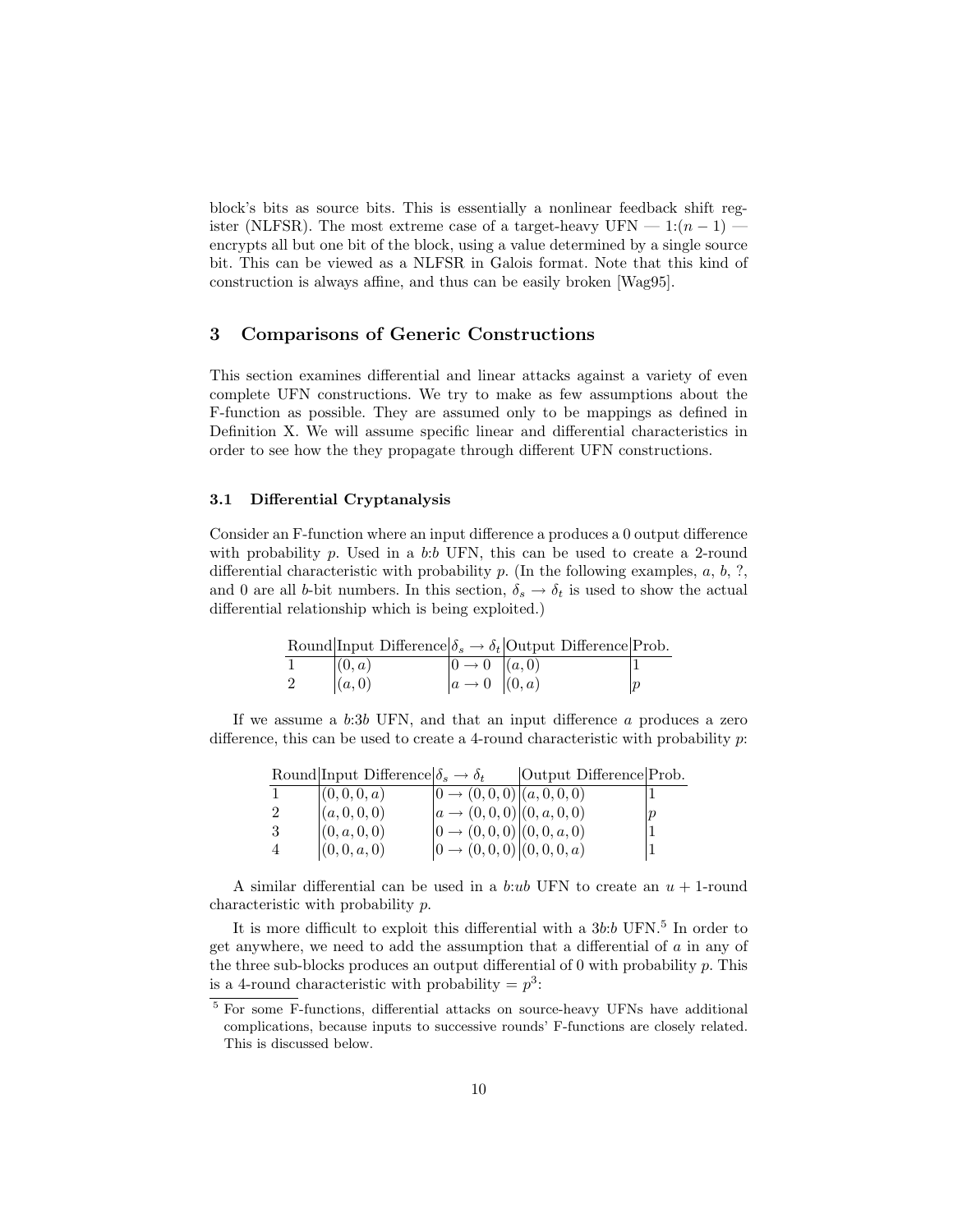|    | Round Input Difference $\delta_s \to \delta_t$ |                                          | Output Difference prob. |                  |
|----|------------------------------------------------|------------------------------------------|-------------------------|------------------|
|    | (0,0,0,a)                                      | $ (0,0,0) \rightarrow 0   (a,0,0,0)$     |                         |                  |
| 2  | (a, 0, 0, 0)                                   | $ (a,0,0) \rightarrow 0 (0,a,0,0)$       |                         |                  |
| -3 | (0, a, 0, 0)                                   | $(0, a, 0) \rightarrow 0   (0, 0, a, 0)$ |                         |                  |
|    | (0,0,a,0)                                      | $ (0,0,a) \rightarrow 0   (0,0,0,a)$     |                         | $\boldsymbol{p}$ |

A similar differential can be used in a *ub:b* UFN to create an  $u + 1$ -round characteristic with probability  $p^u$ . In general, the differential can be used in a ub:vb UFN to create a  $(u + v)$ -round iterative characteristic with probability  $p^u$ . This is another illustration: a 3b:2b UFN:

|                | Round Input Difference $\delta_s \to \delta_t$ |                                                 | Output Difference prob. |   |
|----------------|------------------------------------------------|-------------------------------------------------|-------------------------|---|
|                | (0,0,0,a,0)                                    | $ (0,0,0) \rightarrow (0,0) (a,0,0,0,0)$        |                         |   |
| $\overline{2}$ | (a, 0, 0, 0, 0)                                | $ (a,0,0) \rightarrow (0,0)  (0,0,a,0,0)$       |                         | p |
| -3             | (0, 0, a, 0, 0)                                | $ (0,0,a) \rightarrow (0,0)  (0,0,0,0,a)$       |                         | p |
| 4              | (0, 0, 0, 0, a)                                | $ (0,0,0) \rightarrow (0,0) (0,a,0,0,0)$        |                         |   |
| -5             | (0, a, 0, 0, 0)                                | $ (0, a, 0) \rightarrow (0, 0) (0, 0, 0, a, 0)$ |                         | p |

While at first glance, this seems to imply that UFNs with a larger  $R_d$  are less likely to have good multi-round differential characteristics, this is not always the case. As b gets smaller, the assumptions required to produce this characteristic become more implausible. At the extreme, if  $b = 1$  we would have to assume that any time we have a single bit difference somewhere in the input, it always leads to the same output difference with some usably high probability. However, as  $t$ gets smaller, it appears that high-probability differentials become easier to find again [OCo94b]. Note that this may lead to situations in which a multi-round characteristic is extremely difficult to find, but relatively easy to exploit.

A second type of differential works with any even construction: a difference of a in every sub-block of s produces a difference of 0 in every sub-block of t with probability  $p$  [Knu95]. This results in a 1-round characteristic with probability  $\mathfrak{p}.$ 

Now consider a different type of differential: an F-function where an input difference a produces an output difference b with probability  $p_1$ , and where an input difference b produces an output difference a with probability  $p_2$ . Used in a (balanced) b:b UFN, this can be used to create a 3-round characteristic with probability  $p_1p_2$ .

|  |                                   |                                              | Round Input Difference $\delta_s \to \delta_t$ Output Difference prob |         |
|--|-----------------------------------|----------------------------------------------|-----------------------------------------------------------------------|---------|
|  | (0,a)                             | $ 0 \to 0 \rangle  (a,0) $                   |                                                                       |         |
|  | $\left  \hat{a}, 0 \right\rangle$ | $ a \rightarrow b \rangle$ $  (b,a) \rangle$ |                                                                       |         |
|  | (b,a)                             | $ b \rightarrow a \rangle  (0, b) $          |                                                                       | $p_{2}$ |

Note that this is not an iterative characteristic, because the differences of the inputs and outputs are not equal. However, this is one half of a 6-round iterative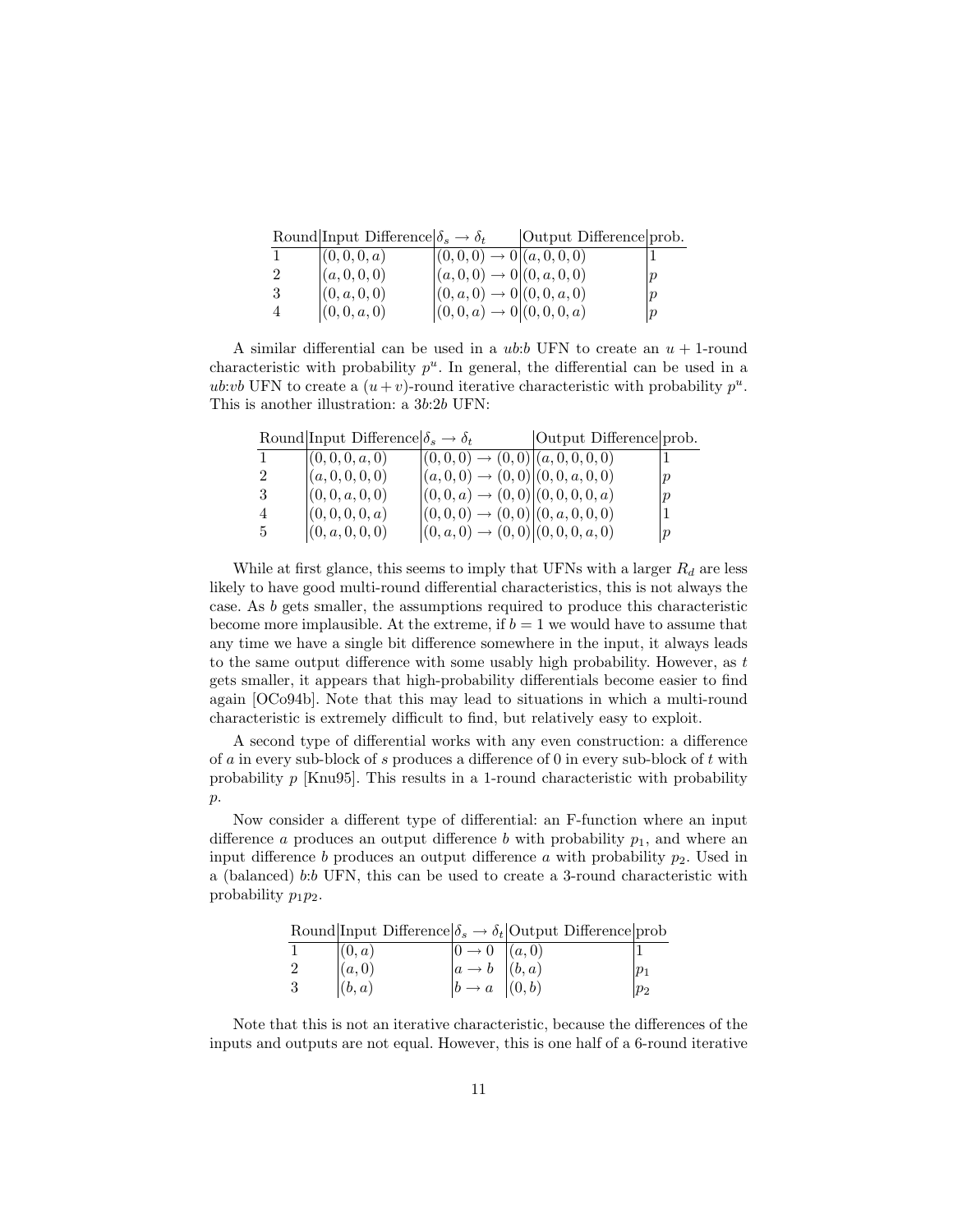characteristic: concatenated with itself with rounds 2 and 3 exchanged [Knu93], with probability  $p_1^2 p_2^2$ .

Assume a b:3b UFN, and that an input difference a produces an output difference  $(0, b, 0)$  with probability  $p_1$ , and an input difference b produces an output difference  $(0, a, 0)$  with probability  $p_2$ . These differentials can be used to create a 6-round characteristic with probability  $p_1p_2$  — one that can be concatenated with another similar characteristic to create a 12-round iterated characteristic with probability  $p_1^2 p_2^2$ :

|    | Round Input Difference $\delta_s \to \delta_t$ |                                         | Output Difference prob. |       |
|----|------------------------------------------------|-----------------------------------------|-------------------------|-------|
|    | (0, 0, 0, a)                                   | $[0 \rightarrow (0,0,0)   (0,0,a,0)$    |                         |       |
| 2  | (0, 0, a, 0)                                   | $[0 \rightarrow (0,0,0)   (0, a, 0, 0)$ |                         |       |
|    | (0, a, 0, 0)                                   | $[0 \rightarrow (0,0,0)   (a,0,0,0)$    |                         |       |
|    | (a, 0, 0, 0)                                   | $ a\rightarrow (0,b,0) (0,b,0,a)$       |                         | $p_1$ |
| -5 | (0, b, 0, a)                                   | $[0 \rightarrow (0,0,0)   (b,0,a,0)$    |                         |       |
| -6 | (b, 0, a, 0)                                   | $ b\rightarrow(0,a,0) (0,0,0,b)$        |                         | $p_2$ |

This kind of differential cannot be exploited in a ub:b UFN, even with the added assumptions that a differential of  $a$  in any of the three sub-blocks produces an output differential of b with probability  $p_1$ , and that a differential of b in any of the three sub-blocks produces an output differential of  $a$  with probability  $p_2$ . This example shows a 3b:b UFN:

|    | Round Input Difference $\delta_s \to \delta_t$ |                                          | Output Difference Prob. |        |
|----|------------------------------------------------|------------------------------------------|-------------------------|--------|
|    | (0,0,0,a)                                      | $ (0,0,0) \rightarrow 0   (a,0,0,0)$     |                         |        |
|    | (a, 0, 0, 0)                                   | $ (a,0,0) \to b   (b,a,0,0)$             |                         | $ p_1$ |
| -3 | ( (b, a, 0, 0)                                 | $(0, a, 0) \rightarrow ? \ (?, b, a, 0)$ |                         |        |

#### Complications of Differential Attacks on UFNs

Related inputs to successive rounds' F-functions Source-heavy UFNs have the property that successive rounds have some portions of their inputs in common. For example, consider a 3b:b UFN:

|                | Round Operation                                                                                                                      |
|----------------|--------------------------------------------------------------------------------------------------------------------------------------|
|                |                                                                                                                                      |
| $\mathcal{D}$  |                                                                                                                                      |
| 3              |                                                                                                                                      |
| $\overline{4}$ | $A = A \oplus f_{k1}(B, C, D)$<br>$B = B \oplus f_{k2}(C, D, A)$<br>$C = C \oplus f_{k3}(D, A, B)$<br>$D = D \oplus f_{k4}(A, B, C)$ |

It's clear that each round's F-function shares two of its three input sub-blocks with the previous round, shifted over one sub-block. This is significantly different than the situation in a balanced Feistel network, in which the the entire input to the F-function was XORed with the output of the previous round's F-function, and thus may be assumed to be somewhat random.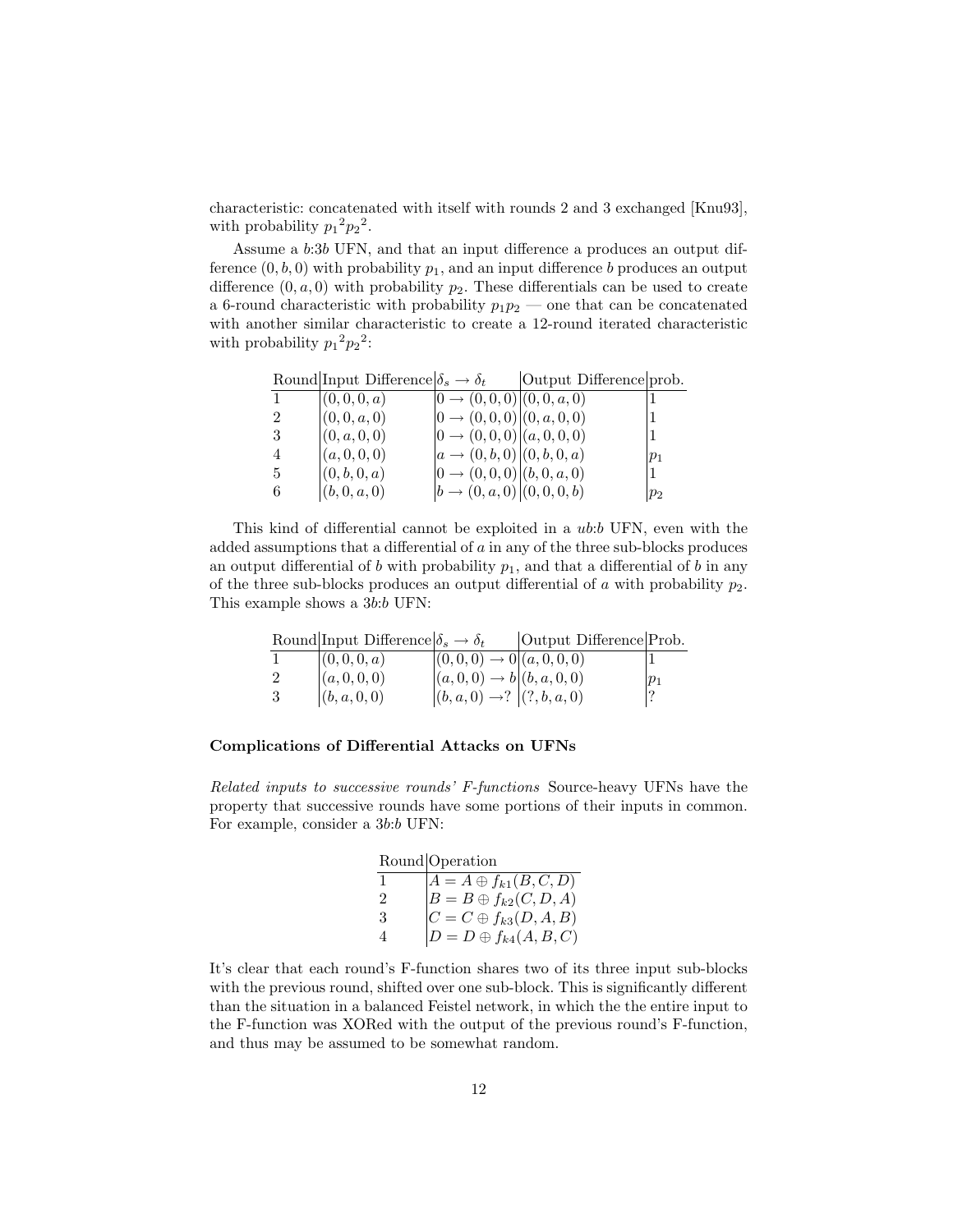Key-dependent characteristics The notion of key-dependent characteristics is discussed in [BB93]. A key-dependent differential characteristic is a differential characteristic whose probability is partially a function of the specific round keys chosen. In some cases, such as the attacks on RDES and Lucifer in [BB93], this provides a generally useful attack on the cipher. In other cases, such as in the weak keys of IDEA [Dae95], a rare weak key condition (consisting of an interaction between the cipher key, the key schedule, and the round function) can lead to relatively high probability differential characteristics.

It is natural to imagine designing a UFN in which the round key material is XORed with the bits in the source block before being fed into the F-function. In this case, if a given differential for the F-function is based on a small number of specific pairs of inputs, then we will wind up with  $C$  round differential characteristics that are strongly dependent upon relationships between the subkeys for subsequent rounds. Depending on the specific probabilities involved, this can lead to a significant vulnerability of the cipher to differential attack, a rare weak key condition, or no additional vulnerability. Note that this occurs because the inputs to the F-function for successive active rounds are related to one another, based on the round keys.

Another natural way to design a UFN might be to XOR the round key into the output of the F-function for that round. In this case, the inputs to the Ffunction for successive rounds are very simply related. For some F-functions, this can lead to C round differential characteristics with probability  $p$ , where  $p$ is the probability of a single-round differential.

Thus, we can see that some issues that are apparently not very important in balanced Feistel network design can become important in UFN design.

Using multiple key-dependent differential characteristics to learn key information When there are many possible key-dependent differential characteristics, we may be able to the fact that some characteristics pass through the cipher, while others do not, as a way to immediately learn quite a bit of internal key information.

Treating different sub-blocks of the F-function's input differently Good differential characteristics seem less likely to exist when different sub-blocks of the F-function's input are treated differently enough that they do not have the same differential properties. For example, even if an input XOR of  $\alpha$  leads to an output XOR of 0 in the first sub-block of the F-function's input, if the same input XOR has no such effect when it appears in the second sub-block, then a differential characteristic based on  $\alpha$  cannot pass through a full cycle. This is easy to see in the discussion that appears in the appendix.

Conclusions From the discussion in this section, a couple of things should be clear: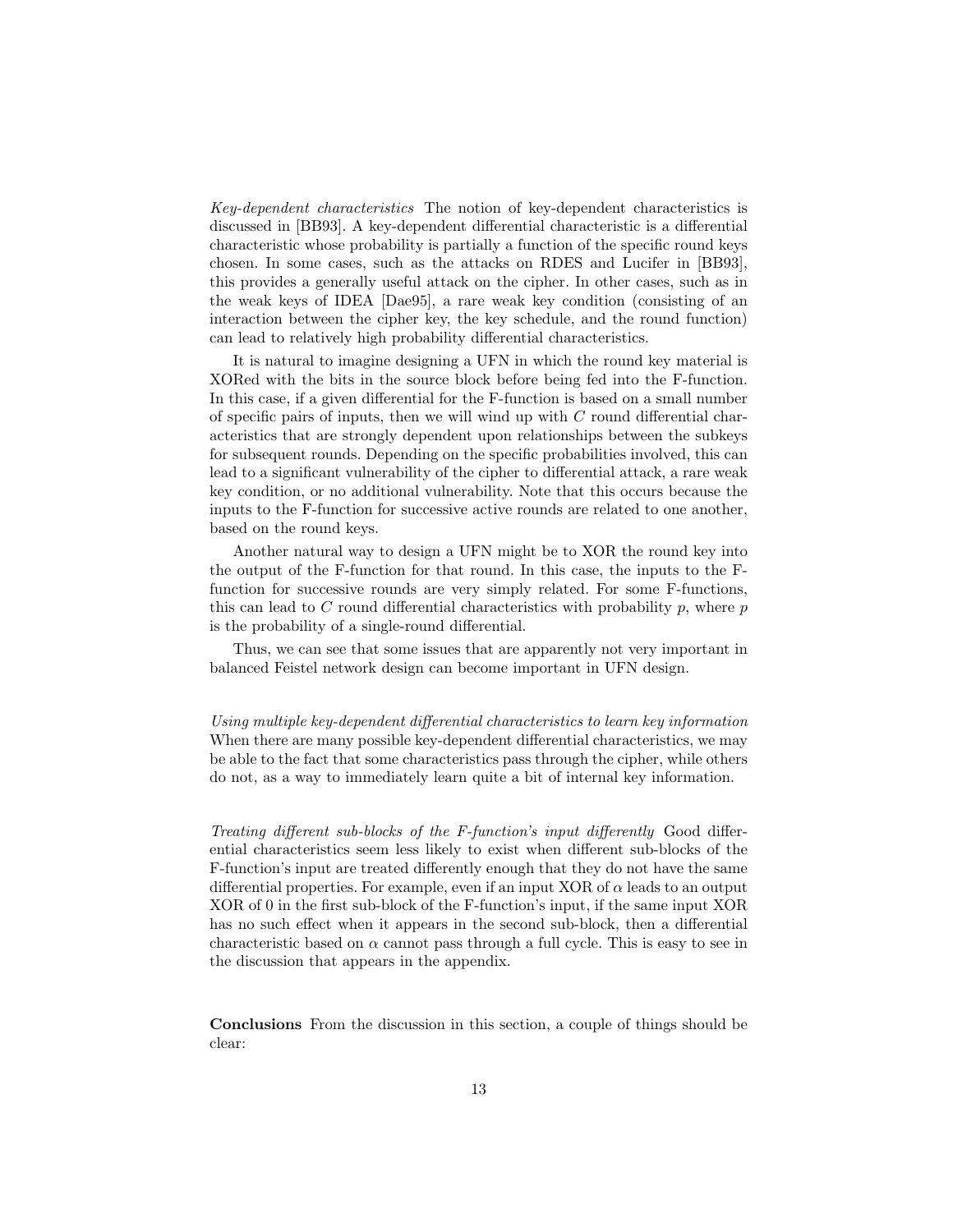- 1. As a general rule, differential cryptanalysis becomes more difficult as the rate of diffusion becomes higher—that is, more source-heavy UFNs tend to have more inherent resistance to differential attacks.
- 2. Determining the susceptibility to differential attack of a UFN is somewhat more complex than is suggested by the first section of our discussion, above. In particular, source heavy UFNs have related inputs going into successive rounds' F-functions, and in some circumstances, this can lead to new vulnerabilities to differential cryptanalysis. In other circumstances, such UFNs can actually be strengthened against some kinds of differential attack by this property.
- 3. F-functions which treat different sub-blocks of input differently are much more likely to be resistant to differential cryptanalysis than F-functions which treat different sub-blocks identically.

#### 3.2 Linear Cryptanalysis

Consider an F-function with a linear approximation of some output bits, a, based on some linear combination of the key bits only. Used in a b:b UFN, this can be used to create a 2-round linear characteristic with probability  $(\frac{1}{2} + p_1)$ . Note that, in the tables in this section,  $A_s \to A_t$  is used to denote the actual linear approximation being exploited in a given round. This should be read "the parity of  $A_s \oplus$  the parity of  $A_t = 1$ .

|        |                                      | Round Input Block $A_s \to A_t$ Output Block Prob. |                       |
|--------|--------------------------------------|----------------------------------------------------|-----------------------|
| (a,?)  |                                      | (?,a)                                              |                       |
| (?, a) | $\vert ? \rightarrow a \vert (a, ?)$ |                                                    | $(\frac{1}{2} + p_1)$ |

In these examples, ? indicates no approximation.

If we assume a 3b:b UFN, this linear approximation gives rise to a 4-round characteristic with probability  $(\frac{1}{2} + p_1)$ :

|    |           |                                                     | Round Input Block $A_s \to A_t$   Output Block Prob. |                                    |
|----|-----------|-----------------------------------------------------|------------------------------------------------------|------------------------------------|
|    |           | $ (?,?,?,a) \quad  (?,?,?) \rightarrow a (a,?,?,?)$ |                                                      | $\left (\frac{1}{2} + p_1)\right $ |
| -2 | (a,?,?,?) | $ (a,?,?) \rightarrow ?  (?,a,?,?)$                 |                                                      |                                    |
| -3 | (?,a,?,?) | $ (?,a,?) \rightarrow  (?,?,a,?)$                   |                                                      |                                    |
| 4  | (?,?,a,?) | $ (?,?,a) \rightarrow  (?,?,?,a)$                   |                                                      |                                    |

A similar linear approximation can be used in a  $ub:b$  UFN to create an  $u+1$ round linear characteristic with probability  $(\frac{1}{2} + p)$ .

It is much more difficult to exploit this linear approximation in a b:3b UFN. To even begin, we need the additional assumption that the approximation occurs with some useful bias in all of the three output sub-blocks of the F-function. Here is a 4-round characteristic with probability  $(\frac{1}{2} + 4p^3)$ :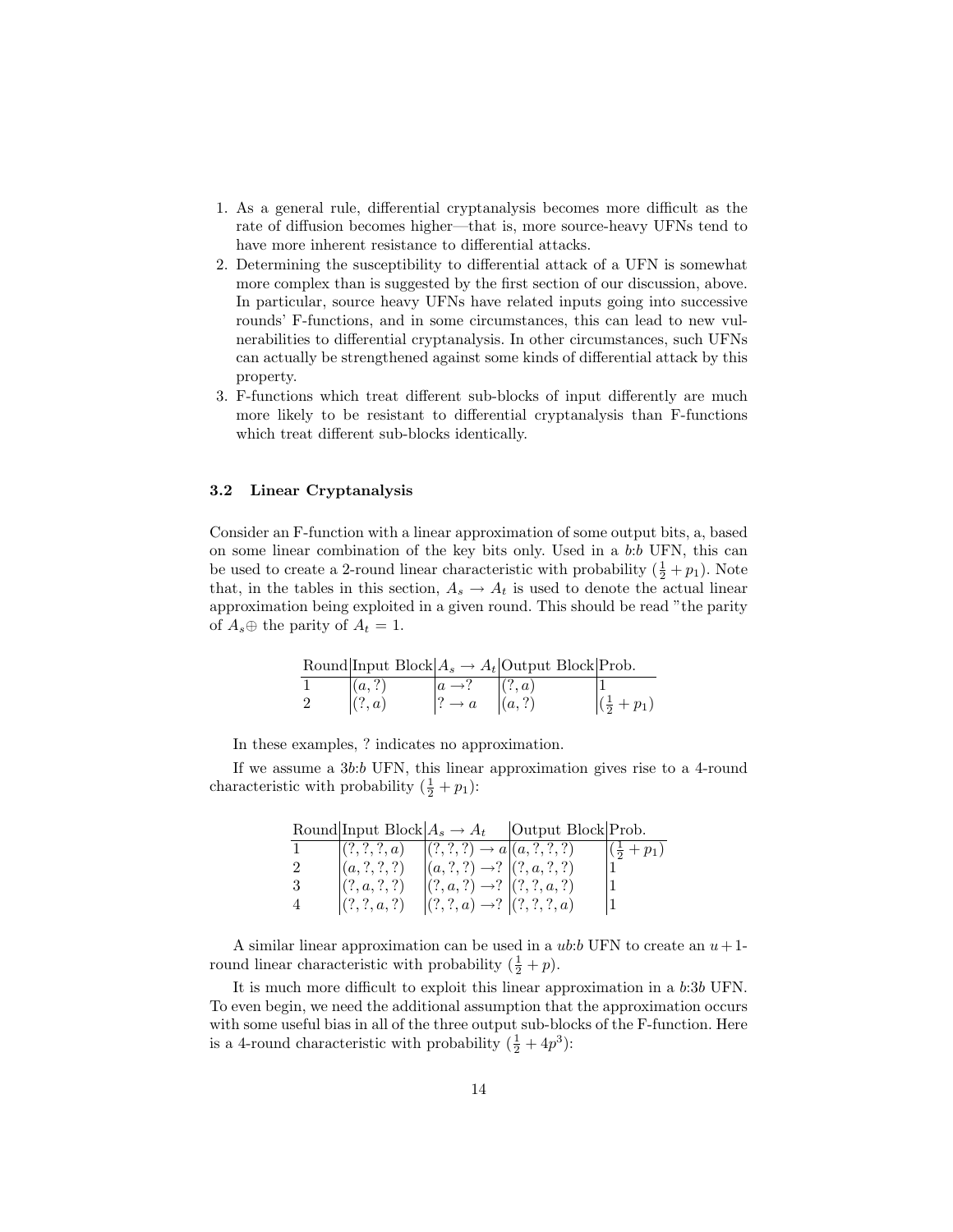|                | Round Input Block $A_s \to A_t$ |                                          | Output Block Prob. |                                |
|----------------|---------------------------------|------------------------------------------|--------------------|--------------------------------|
|                | (?,?,?,a)                       | $[? \rightarrow (?,?,a)](?,?,a,?)$       |                    | $(\frac{1}{2} + p)$            |
| 2              | (?,?,a,?)                       | $[? \rightarrow (?, a, ?)](?, a, ?, ?)$  |                    | $\left(\frac{1}{2}+p\right)$   |
| 3              | (?,a,?,?)                       | $[? \rightarrow (a, ?, ?)] (a, ?, ?, ?)$ |                    | $\left (\frac{1}{2}+p)\right $ |
| $\overline{4}$ | (a,?,?,?)                       | $[a \rightarrow (?,?,?)][?,?,?,a)$       |                    |                                |

A similar approximation can be used in a b:ub UFN to create a  $u + 1$ -round characteristic with probability  $(\frac{1}{2} + 2^{u-1}p^u)$ . In general, the linear approximation can be used in a *ub:vb* UFN to create a  $(u + v)$ -round iterative characteristic with probability  $(\frac{1}{2} + 2^{\nu-1}p^{\nu}).$ 

While at first glance, this seems to imply that UFNs with a larger  $R_c$  are less likely to have good multi-round linear characteristics, this is not always the case: as  $t$  gets larger with respect to  $s$ , we are more likely to have linear relationships [Bih95]. There would appear to be an optimal s:t ratio for resistance to linear cryptanalysis, but we are not yet able to determine that ratio.

Now consider a different linear approximation: an F-function with a two useful linear approximations: First, there is a linear relationship between the input bits in a and the output bits in b with bias  $p_1$ . Second, there is a linear relationship between the input bits in b and the output bits in a with bias  $p_2$ .

Used in a b:b UFN, this can be used to create a 3-round characteristic with probability  $(\frac{1}{2} + 2p_1p_2)$ .

Round Input Block  $A_s \rightarrow A_t$  Output Block Prob. 1  $(a, ?)$   $a \rightarrow ?$   $(b, a)$  1 2  $\left( b, a \right)$   $\left| b \rightarrow a \right| \left( a, b \right)$   $\left| \left( \frac{1}{2} + p_2 \right) \right|$ 3  $|(a, b) |a \to b |(b, ?)| \qquad |(\frac{1}{2} + p_1)|$ 

Note that this is not an iterative characteristic, because the inputs and outputs are not equal. However, this is one half of a 6-round iterative characteristic: concatenated with itself with rounds 2 and 3 exchanged [Knu94a].

Assume a 3b:b UFN. There are two linear approximations: a linear combination of input bits  $(0, a, 0)$  produces a linear combination of output bits b with probability  $(\frac{1}{2} + p_1)$ , and where an linear combination of input bits  $(0, b, 0)$  produces a linear combination of output bits a with probability  $(\frac{1}{2} + p_2)$ . This can be used to create a 5-round characteristic with probability  $(\frac{1}{2} + 2p_1p_2)$ :

|                | Round Input Block $A_s \to A_t$ |                                           | Output Block Prob. |                                  |
|----------------|---------------------------------|-------------------------------------------|--------------------|----------------------------------|
|                | (?, a, ?, ?)                    | $ (?,a,?) \rightarrow   (b,?,a,?)$        |                    |                                  |
| 2              | (b,?,a,?)                       | $ (b,?,a) \rightarrow  (?,b,?,a)$         |                    |                                  |
| -3             | (?, b, ?, a)                    | $ (?, b, ?) \rightarrow a   (a, ?, b, ?)$ |                    | $\left(\frac{1}{2} + p_2\right)$ |
| $\overline{4}$ | (a,?,b,?)                       | $ (a,?,b) \rightarrow ?  (?,a,?,b) $      |                    |                                  |
| 5              | (?, a, ?, b)                    | $ (?,a,?) \rightarrow b (?,b,?,?)$        |                    | $\left (\frac{1}{2}+p_1)\right $ |

This characteristic be concatenated with another similar characteristic to create a 12-round iterated characteristic.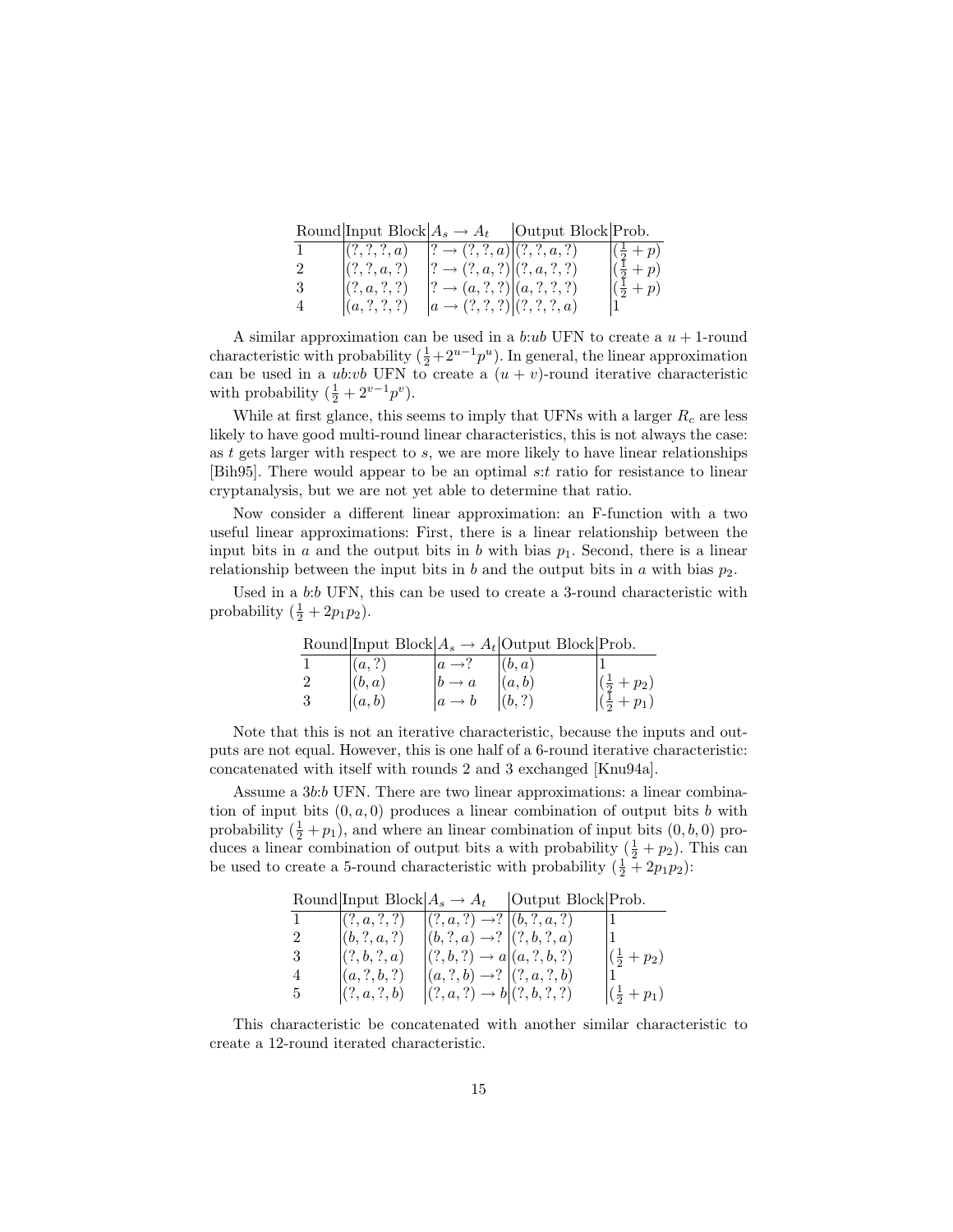This kind of characteristic is more complicated in a b:3b UFN. More assumptions about the linear characteristic are required, and the probabilities drop much faster.

Another type of linear relation works with any construction: a linear combination of input bits a in every sub-block produces a linear combination of output bits a in every sub-block of t with probability  $(\frac{1}{2} + p)$  [Knu95]. This results in a 1-round iterative characteristic with probability  $(\frac{1}{2} + p)$ .

Complications of Linear Cryptanalysis in UFNs There are some complications that need to be dealt with in linear cryptanalysis of UFNs. First, an  $n$ -round  $b:3b$  UFN has an F-function output which has three times as many output bits as input bits. This appears to make linear relationships between the input and output bits, or simply between output bits, more likely to occur. Second, in a source-heavy UFN, the inputs to successive rounds' F-functions are closely related—depending upon the definition of the F-function, this may further complicate linear cryptanalysis of this kind of UFN.

Conclusions While this analysis is by no means exhausting, it strongly suggests that resistance to linear cryptanalysis is tied directly to  $R_c$ : as the size of t grows with respect to s, linear attacks become more difficult. However, the larger the target block, the more likely it is to have some useful linear approximations. Extremely target-heavy UFNs (such as an 8:1024 UFN) are certain to have some strong linear approximations in the outputs of their F-functions [Bih95, Bih95].

# 4 Conclusions and Open Problems

Our research suggests that the structure of the Feistel network affects the security of the block cipher. This is surprising, given how sensitive Feistel networks are to the choice of F-function. Modifying the ratio of  $s$  and  $t$  can systematically affect the security of the cipher, when all other variables are held constant. Additionally, such issues as how the round keys are combined into the cipher can become important in UFN design—much more so than in balanced Feistel cipher design.

The goal of block cipher design is not so much to create a strong algorithm, but to create a strong algorithm that runs in a reasonable time on currently available hardware, that is reasonably easy to implement, etc. As such, UFN designs may allow us to design faster and better block ciphers than we could if we limited ourselves to balanced Feistel structures.

Most of this paper consisted of laying the foundations for future discussion and making some initial observations. Much work remains to be done in this area. Some of the open problems that we feel are important are: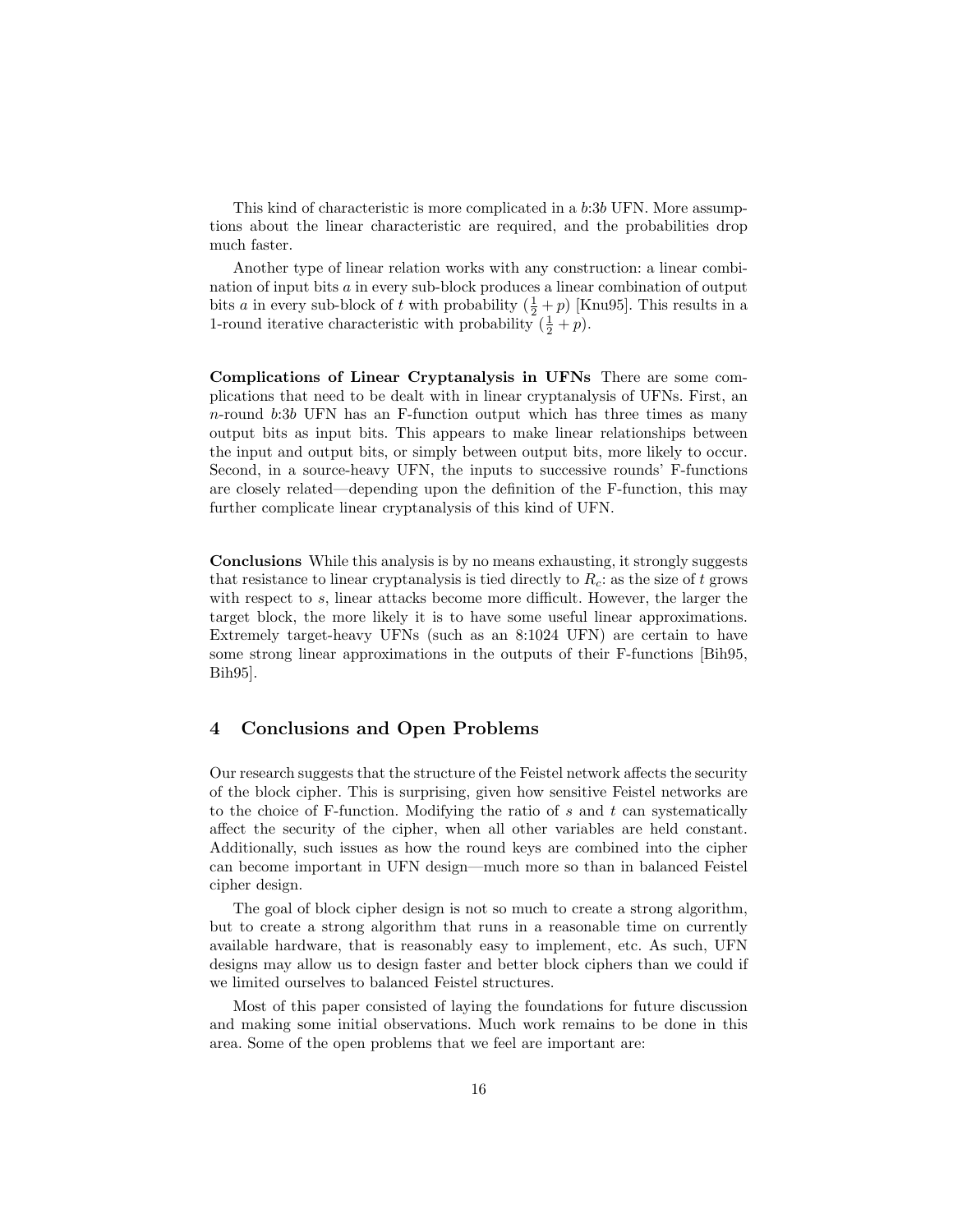- It seems that source-heavy UFNs have some inherent resistance to differential attacks. Assuming some basic number of cycles, perhaps four, is there an optimal s:t ratio for resistance to differential attacks?
- A target-heavy UFN seems to have some inherent resistance to linear attacks. Clearly, a UFN with  $t$  very large and  $s$  very small is going to have some linear characteristics that happen with certainty [Bih95], and any  $1:(n-1)$  UFN will be affine [Wag95]. Assuming some basic number of cycles, again perhaps four, is there an optimal s:t ratio for resistance to linear attacks?
- Is it possible to use the design of the F-function to provide some resistance against linear attacks, and the UFN structure to provide some resistance against differential attacks? For example, F-functions that XOR the results of their S-box lookups together to form their outputs make linear attacks more difficult, but XORing S-box entries together adds no difficulty to differential attacks. Would combining an F-function with natural resistance to linear attacks with a UFN structure with natural resistance to differential attacks give us a cipher resistant to both linear and differential attack?
- We have discussed UFN security primarily in the context of number of cycles rather than number of rounds. However, this may not be as useful as we would like, because extremely source- or target-heavy UFNs are likely to have very large numbers of rounds per cycle. For example, a 63:1 UFN would require 64 rounds per cycle, and probably at least four cycles (256 rounds) for good security. Most other useful ways to measure UFN security appear to be very dependent on the specific F-function (such as gate count and latency for hardware implementations, and number of sequential operations and memory accesses for software implementations). Is there a better way to compare security of generic UFN constructions?
- Is it reasonable to alternate several rounds of source-heavy UFN for resistance to differential attacks, followed by several rounds of target-heavy UFN for resistance to linear attacks? What would differential and linear attacks against such structures look like?
- Do incomplete UFNs have any advantages over complete UFNs? Khufu is similar to Blowfish in that an 8-bit sub-block becomes the input to an 8-by-32 S-box. While in Blowfish four such S-box outputs are combined together and XORed with t, in Khufu only one is XORed per round. In some software implementations four rounds of Khufu is no slower than one round of Blowfish: one cycle takes the same amount of processing time. Is one construction preferable to the other?
- The design of Khufu hints at a useful design principle for incomplete UFN structures—one which is naturally adhered to in even complete UFNs: The source block for round i should be taken from part or all of the target block for round  $i - 1$ . What other useful design principles should be adhered to when designing incomplete UFNs?
- Do odd UFNs have important advantages over even UFNs? The interesting thing about odd UFNs is that one rotation (the time it takes for all bits in the block to return to their original positions) takes more than one cycle.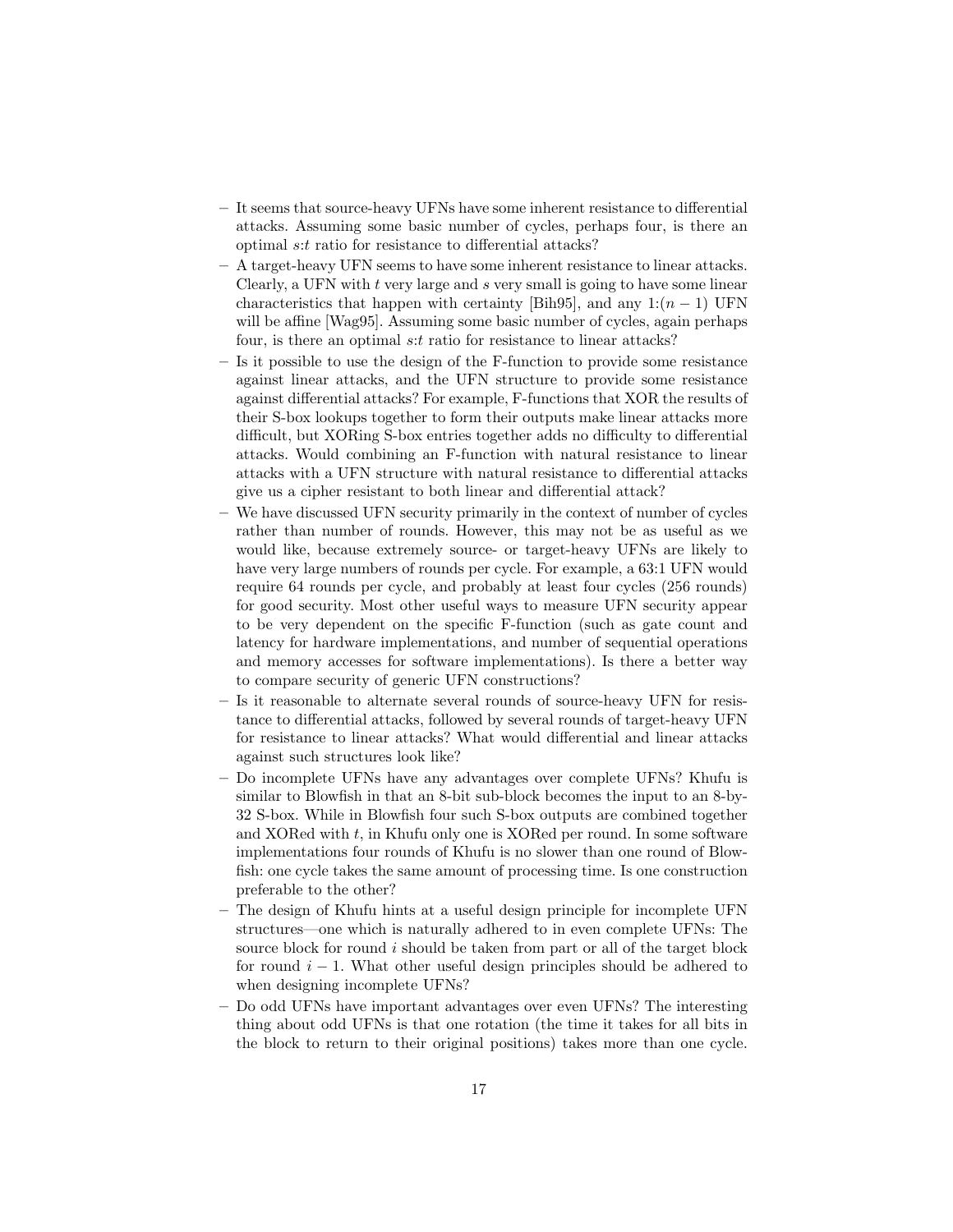For example, in a 40:24 UFN, one cycle takes three rounds, but one rotation takes eight rounds:

Block(showing bytes) Round Cycle Rotation

| (a,b,c,d,e,f,g,h)        | $\cdot$ 1      | 1              | 1              |
|--------------------------|----------------|----------------|----------------|
| (f,g,h,a,b,c,d,e)        | $\overline{2}$ | (1)            | $\mathbf{1}$   |
| (c,d,e,f,g,h,a,b)        | 3              | 11             | 1              |
| (h, a, b, c, d, e, f, g) | 4              | $\overline{2}$ | $\mathbf{1}$   |
| (e, f, g, h, a, b, c, d) | 5              | $\overline{2}$ | $\mathbf{1}$   |
| (b,c,d,e,f,g,h,a)        | 6              | $\overline{2}$ | $\mathbf{1}$   |
| (g, h, a, b, c, d, e, f) | 17             | 3              | 1              |
| (d, e, f, g, h, a, b, c) | 8              | 3              | 1              |
| (a,b,c,d,e,f,g,h)        | 9              | 3              | $\overline{2}$ |

- For prime UFNs,  $n$  rounds are required before the same bit positions enter the F-function in the same way. One rotation takes  $n$  rounds, i.e. 64 for a 64-bit block cipher. This construction seems to make it extremely difficult to find differential and linear characteristics in F-functions that use S-boxes. Differential characteristics keep getting split between S-box entries from round to round; similarly linear characteristics keep getting different S-box outputs XORed into them. While this intuitively suggests that prime UFNs with randomly generated S-boxes should have a very low probability of being susceptible to differential or linear attacks, we aren't yet able to prove or disprove this. (It is possible that prime UFN construction simply makes differential and linear characteristics harder to find. Also, it looks like this kind of design may add strength to UFNs with some kinds of F-function, but not to others.)
- $-$  UFNs with a  $ub:b$  structure can be viewed as simple NLFSRs with a block size  $u$  and length  $n$ . This observation provides a theoretical link between block- and stream-cipher cryptanalysis. Average cycle length of this NLFSR tells us important things about the group properties of the underlying cipher. Worst-case cycle length tells us important things about weak keys or special input values that may demonstrate weaknesses in the cipher. Are there other stream-cipher techniques that could be applied to block ciphers of this type?

## 5 Acknowledgments

The authors would like to thank Matthew Blaze, Andy Klapper, Lars Knudsen, and David Wagner for their invaluable help with the paper, and Steve Bellovin for his invaluable help with LAT<sub>EX</sub>.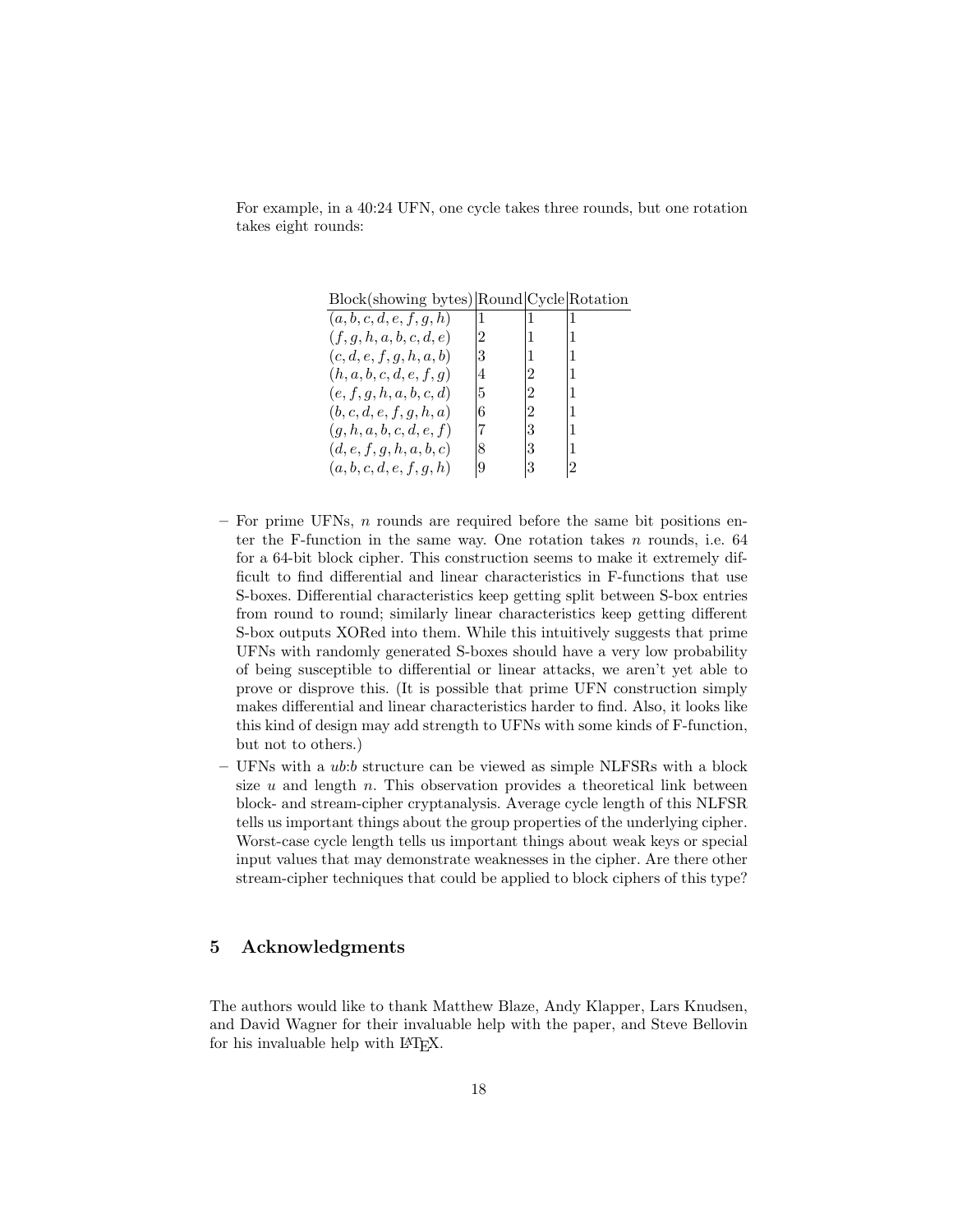# References

- [AB96] R. Anderson and E. Biham, "Two Practical and Provably Secure Block Ciphers: BEAR and LION," Proceedings of the Cambridge Algorithms Workshop, 1996, to appear.
- [AT93] C.M. Adams and S.E. Tavares, "Designing S-boxes for Ciphers Resistant to Differential Cryptanalysis," Proceedings of the 3rd Symposium on State and Progress of Research in Cryptography, Rome, Italy, 15-16 Feb 1993, pp. 181-190.
- [BB93] I. Ben-Aroya and E. Biham, "Differential Cryptanalysis of Lucifer," Advances in Cryptology—CRYPTO '93 Proceedings, Spinger-Verlag, 1994.
- [Bih95] E. Biham, "On Matsui's Linear Cryptanalysis," Advances in Cryptology EUROCRYPT '94 Proceedings, Springer-Verlag, 1995, to appear.
- [BJ77] G. Bhattacharyya and R. Johnson, Statistical Concepts and Methods, John Wiley and Sons, 1977.
- [BS93] E. Biham and A. Shamir, Differential Cryptanalysis of the Data Encryption Standard, Springer-Verlag, 1993.
- [BS95] M. Blaze and B. Schneier, "The MacGuffin Block Cipher Algorithm," Fast Software Encryption, Second International Workshop Proceedings, Springer-Verlag, 1995, pp. 97-110.
- [BPS93] L. Brown, M. Kwan, J. Pieprzyk, and J. Seberry, "Improving Resistance to Differential Cryptanalysis and the Redesign of LOKI," Advances in Cryp $tology - ASIACRYPT'31 Proceedings$ , Springer-Verlag, 1993, pp. 36-50.
- [CDN95] G. Carter, E. Dawson, and L. Nielsen, "DESV: A Latin Square Variation of DES," Proceedings of the Workshop on Selected Areas in Cryptography, Ottawa, Canada, 1995.
- [DGV94] J. Daemen, R. Govaerts, and J. Vandewalle, "A New Approach to Block Cipher Design," Fast Software Encryption, Cambridge Security Workshop Proceedings, Springer-Verlag, 1994, pp. 18-32.
- [Dae95] J. Daemen, "Cipher and Hash Function Design," Ph.D Thesis, Katholieke Universiteit Leuven, Mar 95.
- [Fei73] H. Feistel, "Cryptography and Computer Privacy," Scientific American, v. 228, n. 5, May 1973, pp. 15-23.
- [GOST89] GOST, Gosudarstvennyi Standard 28147-89, "Cryptographic Protection for Data Processing Systems," Government Committee of the USSR for Standards, 1989.
- [HKM95] C. Harpes, G. Kramer, J. Massey, "A Generalization of Linear Cryptanalysis and the Applicability f Matsui's Piling-up Lemma," Advances in Cryptology  $-$  EUROCRYPT '95 Proceedings, Springer, 1995, pp. 24-38.
- [Knu93] L.R. Knudsen, "Iterative Characteristics of DES and s<sup>2</sup> DES," Advances in  $Cryptology - CRYPTO'92$ , Springer-Verlag, 1993, pp. 497-511.
- [Knu94a] L.R. Knudsen, "Block Ciphers Analysis, Design, Applications," Ph.D. dissertation, Aarhus University, Nov 1994.
- [Knu94b] L.R. Knudsen, "Practically Secure Feistel Ciphers," Fast Software Encryption, Cambridge Security Workshop Proceedings, Springer-Verlag, 1994, pp. 211-221.
- [Knu95] L.R. Knudsen, personal communication.
- [Mer91] R.C. Merkle, "Fast Software Encryption Functions," Advances in Cryptology — CRYPTO '90 Proceedings, Springer-Verlag, 1991, pp. 476-501.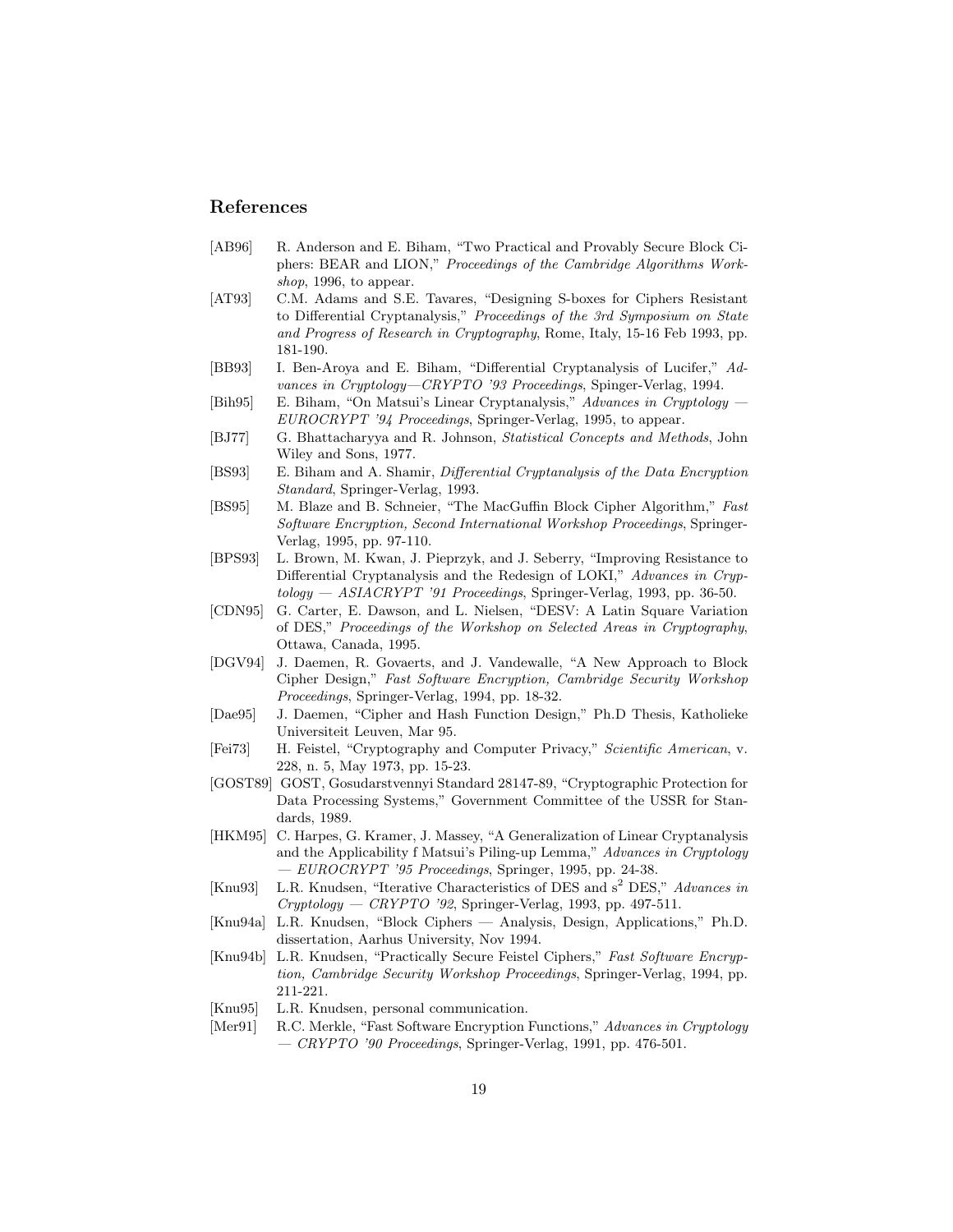- [NBS77] National Bureau of Standards, NBS FIPS PUB 46, "Data Encryption Standard," National Bureau of Standards, U.S. Department of Commerce, Jan 1977.
- [NIST93] National Institute of Standards and Technology, NIST FIPS PUB 180, "Secure Hash Standard," U.S. Department of Commerce, May 93.
- [Nyb91] K. Nyberg, "Perfect Nonlinear S-boxes," Advances in Cryptology EURO-CRYPT '91 Proceedings, Springer-Verlag, 1991, pp. 378-386.
- [Nyb93] K. Nyberg, "On the Construction of Highly Nonlinear Permutations," Advances in Cryptology —  $EUROCRYPT$  '92 Proceedings, Springer-Verlag, 1993, pp. 92-98.
- [Nyb94] K. Nyberg, "Differentially Uniform Mappings for Cryptography," Advances in Cryptology —  $EUROCRYPT$  '93 Proceedings, Springer-Verlag, 1994, pp. 55-64.
- [NK95] K. Nyberg and L.R. Knudsen, "Provable Security Against Differential Cryptanalysis," Journal of Cryptology, v. 8, n. 1, 1995, pp. 27-37.
- [OCo94a] L. O'Connor, "Enumerating Nondegenerate Permutations," Advances in Cryptology — EUROCRYPT '93 Proceedings, Springer- Verlag, 1994, pp. 368-377.
- [OCo94b] L. O'Connor, "On the Distribution of Characteristics in Bijective Mappings," Advances in Cryptology — EUROCRYPT '93 Proceedings, Springer-Verlag, 1994, pp. 360-370.
- [OCo94c] L. O'Connor, "On the Distribution of Characteristics in Composite Permutations," Advances in Cryptology — CRYPTO '93 Proceedings, Springer-Verlag, 1994, pp. 403-412.
- [PR95] B. Preneel and V. Rijmen, "Cryptanalysis of MacGuffin," Fast Software Encryption, Second International Workshop Proceedings, Springer-Verlag, 1995, pp. 353-358.
- [RIPE92] Research and Development in Advanced Communication Technologies in Europe, RIPE Integrity Primitives: Final Report of RACE Integrity Primitives Evaluation (R1040), RACE, June 1992.
- [Riv91] R.L. Rivest, "The MD4 Message Digest Algorithm," Advances in Cryptology  $-$  CRYPTO '90 Proceedings, Springer- Verlag, 1991, pp. 303-311.
- [Riv92] R.L. Rivest, "The MD5 Message Digest Algorithm," RFC 1321, Apr 1992.
- [Riv95] R.L. Rivest, "The RC5 Encryption Algorithm," Fast Software Encryption, Second International Workshop Proceedings, Springer-Verlag, 1995, pp. 86- 96.
- [Sch83] I. Schaumuller-Bichl, "On the Design and Analysis of New Cipher Systems Related to the DES," Technical Report, Linz University, 1983.
- [Sch94a] B. Schneier, Applied Cryptography, Second Edition, John Wiley & Sons, 1996.
- [Sch94b] B. Schneier, "Description of a New Variable-Length Key, 64-Bit Block Cipher (Blowfish)," Fast Software Encryption, Cambridge Security Workshop Proceedings, Springer-Verlag, 1994, pp. 191-204.
- [Sha49] C.E. Shannon, "Communication Theory of Secrecy Systems," Bell Systems Technical Journal, v. 27, n. 4, 1948, pp. 379-423.
- [SM88] A. Shimizu and S. Miyaguchi, "Fast Data Encipherment Algorithm FEAL," Advances in Cryptology — EUROCRYPT '87 Proceedings, Springer-Verlag, 1988, pp. 267-278.
- [Vau96] S. Vaudenay, "On the Weak Keys in Blowfish," Proceedings of the Cambridge Algorithms Workshop, 1996, to appear.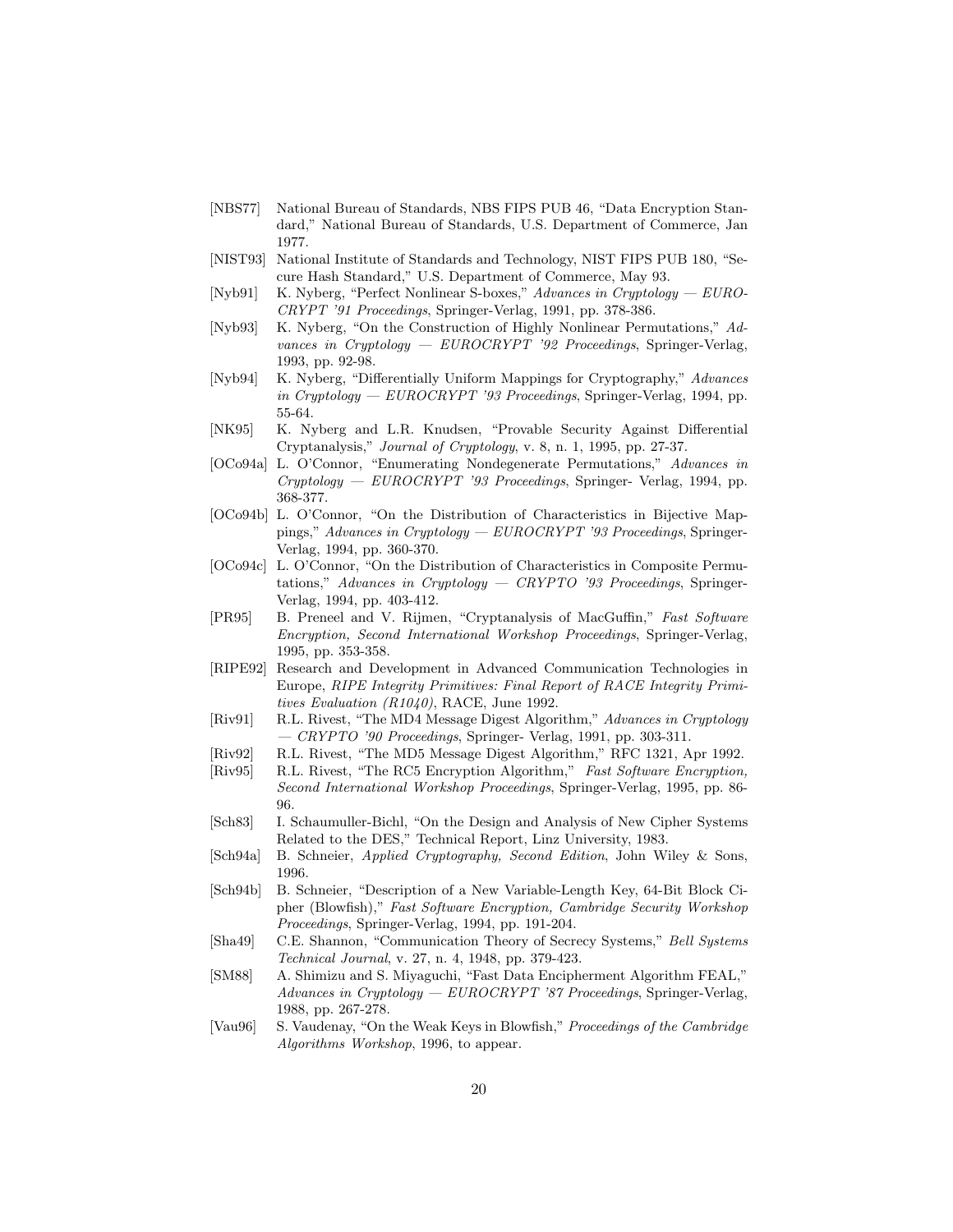- [Wag95] D. Wagner, personal communication.
- [Win84] R.S. Winternitz, "Producing One-Way Hash Functions from DES," Advances in Cryptology: Proceedings of Crypto 83, Plenum Press, 1984, pp. 203-207.
- [ZPS93] Y. Zheng, J. Pieprzyk, and J. Seberry, "HAVAL A One-Way Hashing Algorithm with Variable Length of Output," Advances in Cryptology  $\cdot$ AUSCRYPT '92 Proceedings, Springer-Verlag, 1993, pp. 83-104

# A Preliminary Cryptanalysis of a Source-Heavy UFN Construction

#### A.1 Introduction

This appendix discusses a preliminary attempt at cryptanalysis of a conceptually simple 48:16 UFN. The discussion that follows is not meant to be an exhaustive discussion of the merits of this cipher—rather it is intended to demonstrate in a more concrete form the complications that can occur in attacking and designing a UFN.

#### A.2 The Construction: A Source-Heavy Blowfish Variation

Description of the Construction<sup>6</sup> This is a  $48:16$  even complete sourceheavy UFN.

**Definition 14.** Let  $X = (x_0, x_1, ..., x_5)$ , and  $K_r = (k_{r,0}, k_{r,1}, ..., k_{r,5})$ . Then the rth round's F-function is

$$
F(X, K_r) = s_0[x_0 \oplus k_0] \oplus s_1[x_1 \oplus k_1] \oplus \ldots \oplus s_5[x_5 \oplus k_5].
$$

Differential Cryptanalysis Serge Vaudenay pointed out a kind of differential characteristic that can occur in a Blowfish-like F-function with known, weak S-boxes [Vau96]. A very powerful one-round differential involves having two or more identical entries in the same S-box. For example, if there exists  $q \neq r$  such that  $S[q] = S[r]$  for an S-box,  $d = q \oplus r$  can be used an the input difference to this S-box, yielding an output difference of zero with probability  $2^{-7}$ .

For the 48:16 construction, the characteristic does not extend past two rounds unless there is a rare, special situation with three of the six S-boxes used. Otherwise, the progression of the differential attack based on this one-round characteristic looks like this:

<sup>6</sup> Note that this construction is also closely related to CAST. A real implementation of this kind of cipher with key-dependent S-boxes might alternate addition modulo  $2^{16}$  and XORing to combine S-box outputs. This appears to have no effect on our differential analysis, but would probably make linear cryptanalysis less effective in most cases.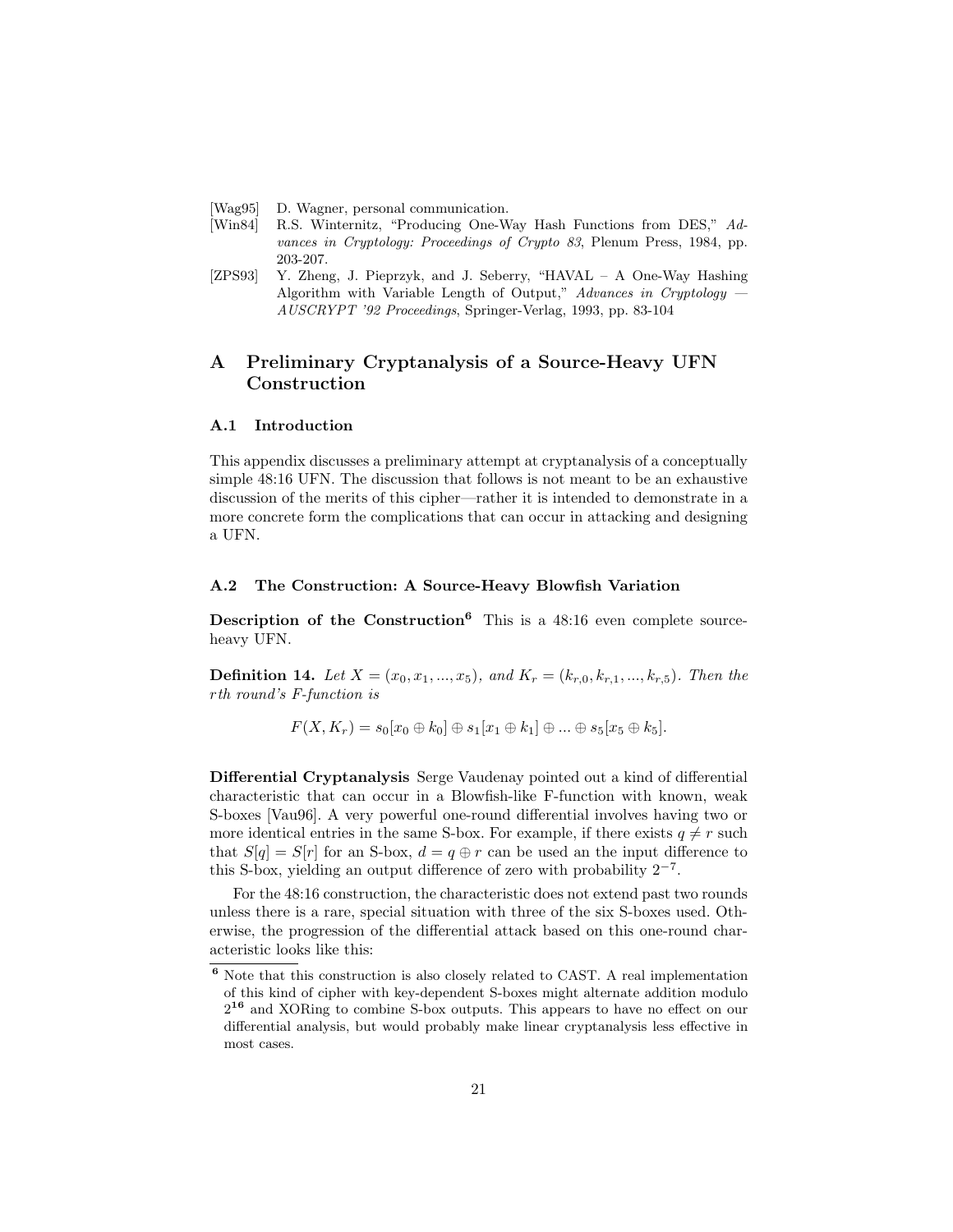|    | Round Input Difference $\delta_s \to \delta_t$ |                                           | Output Difference Prob. |  |
|----|------------------------------------------------|-------------------------------------------|-------------------------|--|
|    | (0,0,0,d)                                      | $ (0,0,0) \rightarrow 0   (d,0,0,0)$      |                         |  |
|    | (d,0,0,0)                                      | $ (d,0,0) \rightarrow 0   (0,d,0,0)$      |                         |  |
| -3 | (0, d, 0, 0)                                   | $ (0, d, 0) \rightarrow ?  (?, 0, d, 0) $ |                         |  |

While the probability of existence of an internal collision in an 8:16 random Sbox is greater than half (by the birthday paradox), the existence of three such collisions (necessary to extend this attack to a 3b:b UFN) is considerably less likely, and it is still less likely that such collisions will all have the same  $d = q \oplus r$ value. However, further analysis shows that even this highly unlikely condition is not sufficient to generally allow differential attacks on this structure.

Consider an input pair,  $X$  and  $X^*$ . Suppose that we have a 48:16 UFN with  $S_0[0] = S_0[128], S_1[1] = S_1[129], \text{ and } S_2[2] = S_2[130].$  To simplify this attack, assume that we XOR the round keys into the outputs of the S-boxes instead of the inputs. The values of  $X, X^*$ , and  $X'$  are shown as 8-tupples of bytes.

X X<sup>∗</sup> X 0 = X ⊕ X<sup>∗</sup> Comments (0, a, b, c, d, e, f, g) (128, a, b, c, d, e, f, g) (128, 0, 0, 0, 0, 0, 0, 0) We get our zero output delta. (h, i, 0, a, b, c, d, e) (h, i, 0, a, b, c, d, e) (0, 0, 128, 0, 0, 0, 0, 0) We cannot get a zero output delta.

In words: It isn't enough to have the same characteristic to attack three Sboxes. We must actually have the same S-box inputs in  $X$  and  $X^*$  (and thus the same  $q$  and  $r$  values) give us identical S-box outputs for all S-boxes involved in the attack. For a 48:16 UFN, there are three S-boxes involved.

If S-boxes with identical input pairs leading to identical output pairs are installed, and the F-function is modified to XOR the round keys after the Sbox entries, a 4-round iterative characteristic exists with probability 2−<sup>7</sup> for the 48:16 construction, and any such *ub:b* Blowfish variant has a  $(u+1)$ -round iterative differential characteristic with probability 2−<sup>7</sup> . However, if the F-function's definition is left so that the round key is XORed into the input before being fed into the S-boxes, then this differential characteristic is not even possible except in very rare weak-key conditions. In the vast majority of the cases, the round keys make it impossible for this characteristic to make it through even a single cycle. This happens because, for the differential to make it through two consecutive active rounds, it must be possible for the input to the active S-box in  $X_i$ and  $X_{i+1}$  to be either q or r in both rounds. This means that the corresponding byte of  $K_i$  XORed with the corresponding byte of  $K_{i+1}$ must be either 0 or d. If the round keys are random, the probability of such a differential characteristic being possible for a given cycle is  $2^{-21}$ .

Lessons from the analysis There seem to be a few design principles that allow us to design source-heavy UFNs which will be highly resistant to differential cryptanalysis.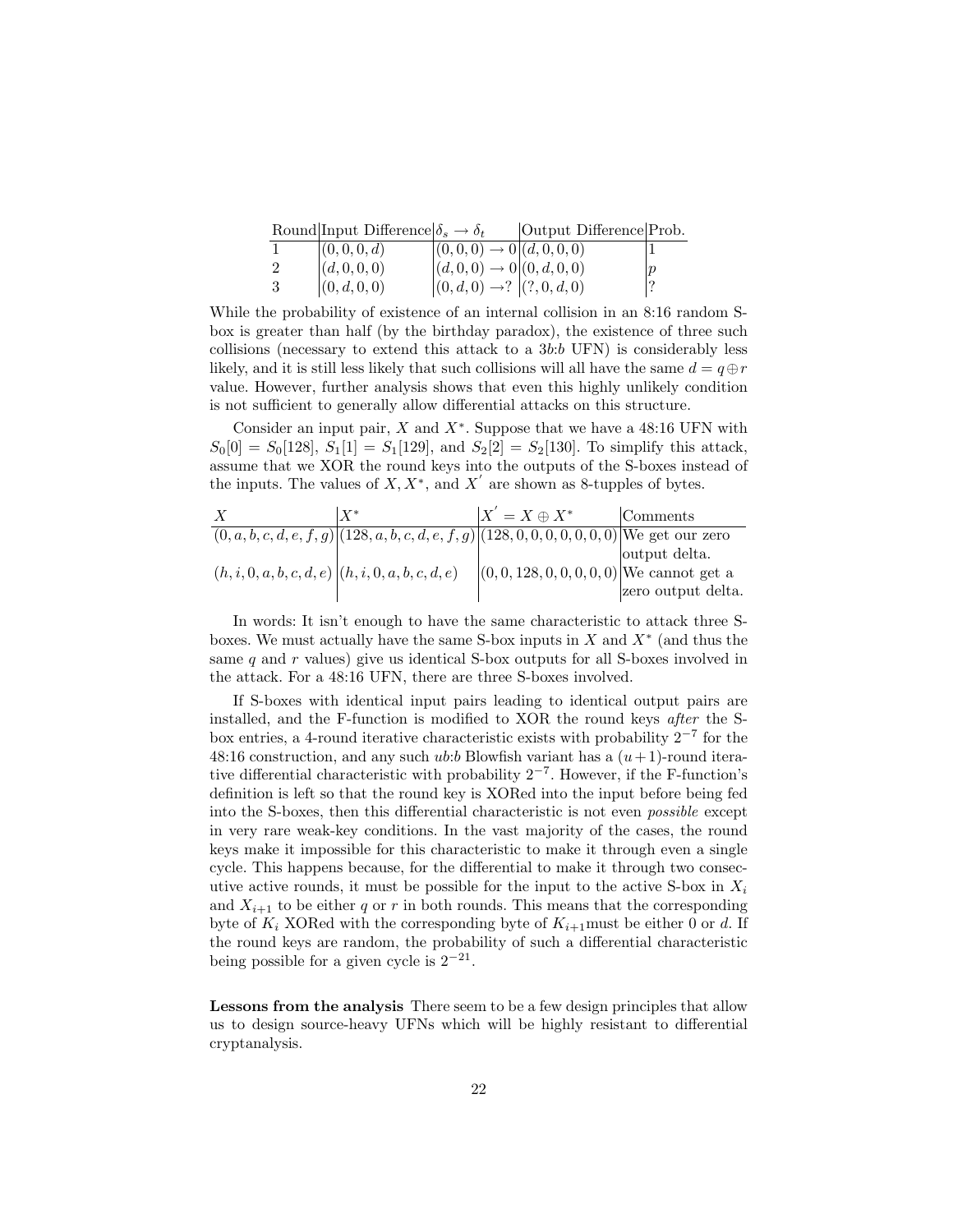- 1. Design the F-function so that different sub-blocks of input are treated differently. This ruins most possible multi-round differential characteristics immediately.
- 2. Design the UFN so that the round key's effect on the F-function output is nonlinear. For many constructions, this means XORing the round key into the F-function input before passing it through the S-boxes or other nonlinear components.
- 3. Analyze the F-function to see what the effects of having successive inputs be related in the way that they are for source-heavy UFNs. For many UFNs, this seems likely to lead to differential characteristics that are strongly related to subkeys.
- 4. For such UFNs, analyze the key schedule to verify that it is either impossible or extremely unlikely for any key to provide round keys related in such a way that any such differential attack is possible. For UFNs in which such round keys can possibly occur, those cipher keys that lead to such round keys form a class of weak keys for the cipher. Getting a given characteristic through the cipher detects the weak key condition, as well as revealing some information about the last round key.

Example 1. We can use our 48:16 Blowfish variant as an example of these design principles. Assuming independent round keys XORed into the input of the F-function each round, the probability of getting the round-key relations necessary for making it through two consecutive active rounds is  $2^{-7}$ . Assuming four round iterative characteristics with three active adjacent rounds each, we appear to have a probability of only  $2^{-21}$  of having the special round key relationships needed to allow this differential attack against each cycle. The probability of the round key relationships needed to get a characteristic through three cycles is 2−<sup>63</sup>. This implies that with randomly chosen round keys, the probability of getting a set of round keys that makes the four-cycle version cipher vulnerable to a differential attack is  $2^{-84}$ , and such an attack can have a three-cycle characteristic with probability  $2^{-21}$ . Because of the F-function construction, even this rare special case requires an extremely unlikely set of conditions to be true of the S-boxes.

Linear Cryptanalysis While the source-heavy UFN structure of this cipher makes linear cryptanalysis potentially more effective, the F-function's construction appears to offer some protection against high-bias linear approximations. In this F-function, as is discussed above, six randomly-generated S-boxes' outputs are XORed together. We generated and tested three sets of 8:16 S-boxes. From this limited sample, the best approximation had a bias of about 0.1758. As we expected, there was no apparent tendency for the S-boxes to share a similar high-probability approximation.

For a linear approximation to be useful with this F-function, it must occur in all six S-boxes with some useful bias. It appears to be extremely unlikely that there will be any linear approximation in all six S-boxes simultaneously